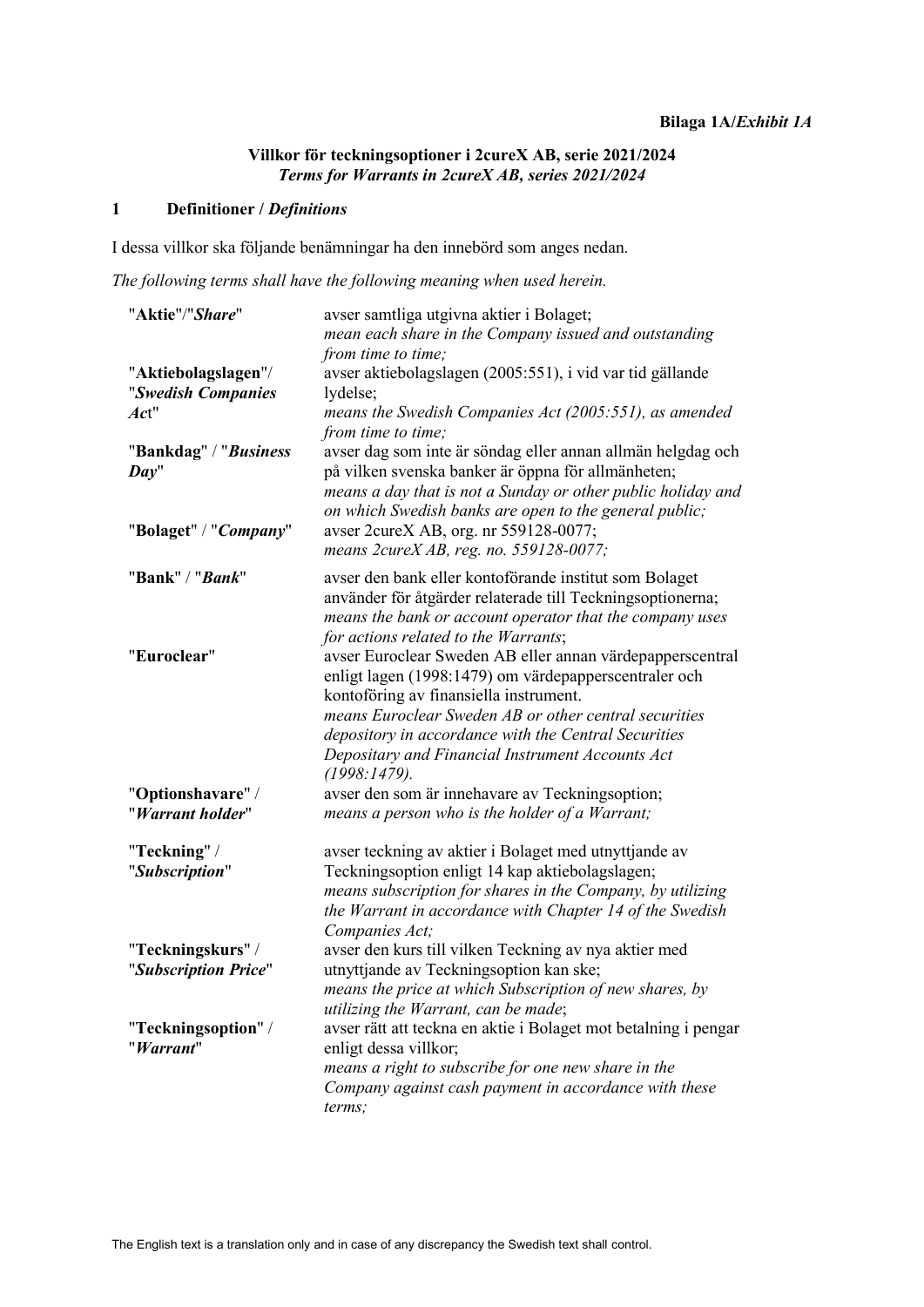# **2 Teckningsoptioner och registrering /** *Warrants and registration*

- 2.1 Antalet Teckningsoptioner uppgår till sammanlagt högst 700 000. *The number of Warrants amounts to a total maximum of 700,000.*
- <span id="page-1-2"></span>2.2 Bolaget ska på begäran utfärda teckningsoptionsbevis ställda till viss man eller order, representerande en Teckningsoption eller multiplar därav. Bolaget verkställer på begäran av Optionsinnehavare utbyte och växling av teckningsoptionsbevis. *The Company shall, on request, issue warrant certificates payable to a certain person or order, each representing one Warrant or multiples thereof. The Company will effect exchanges and conversions of Warrant certificates upon request from a Holder.*
- <span id="page-1-3"></span>2.3 Bolagets styrelse ska äga rätt att fatta beslut om att Teckningsoptionerna ska registreras av Euroclear i ett avstämningsregister enligt lagen (1998:1479) om värdepapperscentraler och kontoföring av finansiella instrument. För det fall sådant beslut inte fattats ska vad som stadgas i punktern[a 2.4-](#page-1-0)[2.7](#page-1-1) nedan inte gälla. För det fall sådant beslut fattats ska vad som stadgas i punktern[a 2.4-](#page-1-0)[2.7](#page-1-1) nedan gälla istället för vad som stadgas i punkt [2.2](#page-1-2) ovan. *The Company's board of directors is entitled to resolve that the Warrants shall be registered with Euroclear in a securities register pursuant to the Central Securities Depositaries and Swedish Financial Instruments Accounts Act (1998:1479). In case such a resolution is not passed, what is stated in Sections [2.4](#page-1-0)[-2.7](#page-1-1) below shall not apply. In case such a resolution is passed, what is stated in Sections [2.4](#page-1-0)[-2.7](#page-1-1) below shall apply instead of what is stated in Section [2.2](#page-1-2) above.*
- <span id="page-1-0"></span>2.4 Optionsinnehavare ska, efter det att beslut enligt punkt [2.3](#page-1-3) fattats, på Bolagets anmaning vara skyldig att omedelbart till Bolaget inlämna samtliga teckningsoptionsbevis representerande Teckningsoptioner samt meddela Bolaget erforderliga uppgifter om värdepapperskonto på vilket Optionsinnehavarens Teckningsoptioner ska registreras enligt nedan. *A Holder shall, after a resolution according to Section [2.3](#page-1-3) has been passed, upon the Company's request be obliged to immediately submit to the Company all the warrant certificates representing the Warrants and supply the Company with the necessary information on the securities account in which the Holder's Warrants shall be registered according to the below.*
- 2.5 Teckningsoptionerna ska registreras av Euroclear i ett avstämningsregister enligt lagen (1998:1479) om värdepapperscentraler och kontoföring av finansiella instrument, till följd varav inga fysiska värdepapper ska utges. *The Warrants shall be registered by Euroclear in a securities register pursuant to the Central Securities Depositaries and Swedish Financial Instruments Accounts Act (1998:147) and consequently no physical securities will be issued.*
- <span id="page-1-4"></span>2.6 Teckningsoptionerna registreras för Optionshavarens räkning på konto i Bolagets avstämningsregister. Registreringar avseende Teckningsoptionerna ska ombesörjas av Banken. *The Warrants are registered on an account in the Company's Central Securities Depositary register on behalf of the Warrant holder. Registrations relating to the Warrants shall be made by the Bank.*
- <span id="page-1-1"></span>2.7 För det fall Bolagets styrelse fattat beslut enligt punkt [2.3](#page-1-3) ovan, ska styrelsen därefter vara oförhindrad att, med de begränsningar som må följa av lag eller annan författning, fatta beslut om att Teckningsoptionerna inte längre ska vara registrerade av Euroclear i ett avstämningsregister. För det fall sådant sistnämnt beslut fattats ska vad som stadgas i [2.2](#page-1-2) ovan gälla istället för vad som stadgas i [2.4-](#page-1-0)[2.6](#page-1-4) ovan. In the event that the Company's board of directors has passed a resolution in accordance with *Section [2.3](#page-1-3) above, the board of directors will be free to resolve, within the restrictions that may follow from law or other regulations, that the Warrants shall no longer be registered by*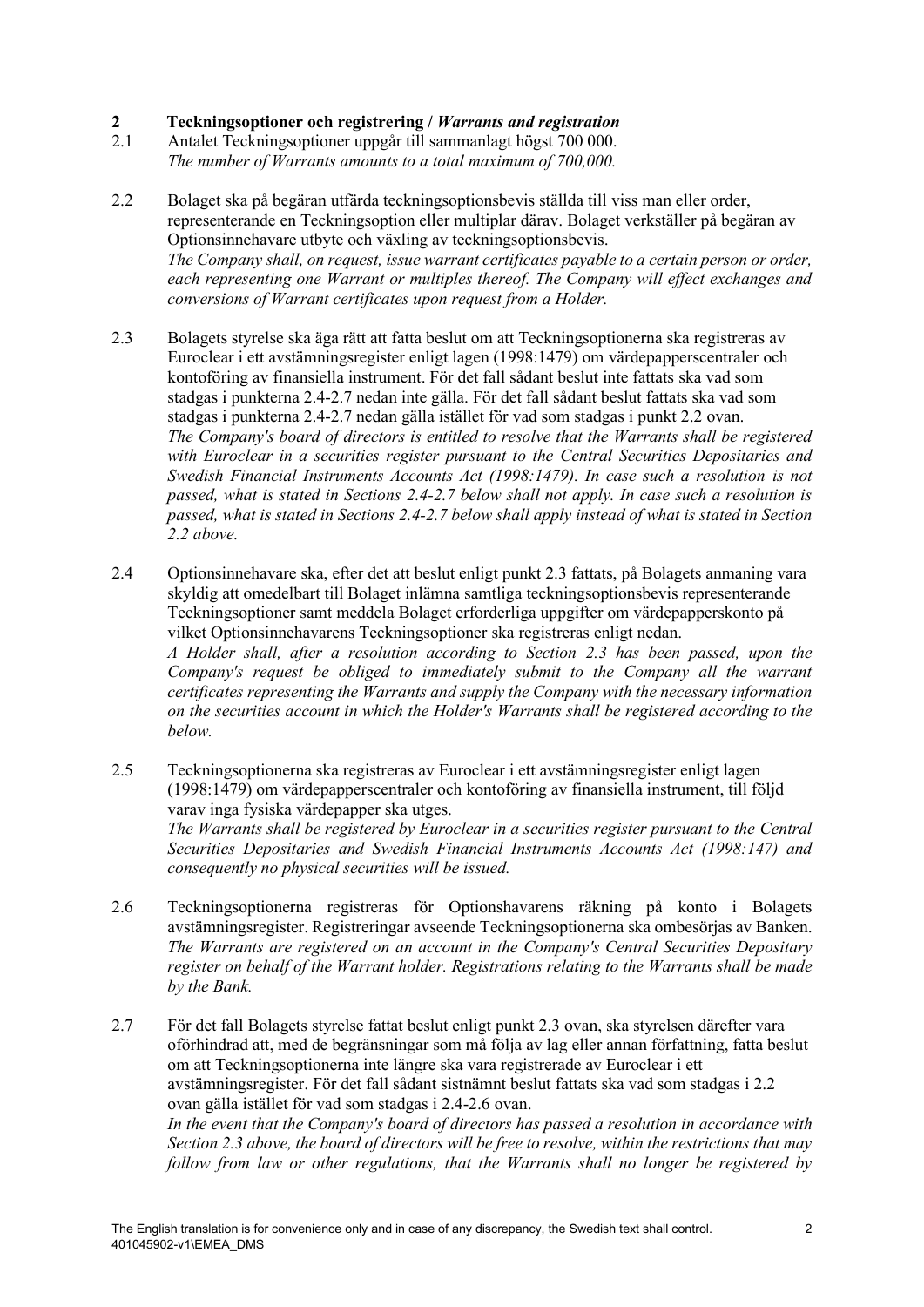*Euroclear in a securities register. If such a resolution is passed, what is stated in Section [2.2](#page-1-2) above shall apply instead of what is stated in Sections [2.4](#page-1-0)[-2.6](#page-1-4) above.*

# **3 Rätt att teckna nya aktier** / *Right to subscribe for new shares*<br>3.1 Varie teckningsontion berättigar till teckning av en ny aktie i Bo

<span id="page-2-0"></span>3.1 Varje teckningsoption berättigar till teckning av en ny aktie i Bolaget. Teckningsoptionerna ska utnyttjas under perioderna;

1 april 2022 till och med 30 juni 2022 (233 333 teckningsoptioner)

1 april 2023 til och med 30 juni 2023 (233 333 teckningsoptioner) och

1 april 2024 til och med 30 juni 2024 (233 334 teckningsoptioner)

i allt 700 000 teckningsoptioner.

Teckningskursen ska fastställas till ett belopp motsvarande 110 procent av den volymviktade genomsnittskursen på Nasdaq First North Growth Market under en period om tio handelsdagar efter årsstämma den 27 maj 2021. Den framräknade teckningskursen ska avrundas till helt hundradels kronor, varvid 0,005 kronor ska avrundas till 0,01 kronor. Teckningskursen får inte fastställas till under aktiens kvotvärde.

*Each warrant entitles to subscription of one new shares on NASDAQ Stockholm First North on each trading day during the periods* 

*1 April 2022 up to and including 30 June 2022 (233,333 warrants),* 

*1 April 2023 up to and including 30 June 2023 (233,333 warrants) and* 

*1 April 2024 up to and including 30 June 2024 (233,334 warrants)* 

*A total of 700,000 Warrants*

*The subscription price shall be determined to an amount equal to 110 percent of the volume weighted average price at Nasdaq First North Growth Market during a period of ten trading days after the annual general meeting on 27 May 2021. The calculated subscription price shall be rounded to the nearest SEK 0.01, where SEK 0.005 shall be rounded upwards to SEK 0.01. The subscription price may not amount to less than the quota value of the company's shares.*

3.2 Teckningskursen, liksom antalet aktier som varje Teckningsoption ger rätt att teckna, kan bli föremål för justering i de fall som anges i punkt [8](#page-3-0) nedan. Teckningskursen får dock aldrig understiga aktiens kvotvärde.

*The Subscription Price as well as the number of shares which each Warrant entitles the holder to subscribe for, may be subject to adjustment in cases specified in section 8 below. The Subscription Price may, however, never be less than the share's quota value.*

3.3 Teckning kan endast ske av det hela antal aktier till vilka de Teckningsoptioner som Optionshavaren önskar utnyttja berättigar. Vid Teckning ska bortses från eventuell överskjutande del av Teckningsoption, som inte kan utnyttjas. *Subscription can only be made for the full number of shares exercisable under the Warrants,* 

*that the Warrant holder would like to utilize. At Subscription any excess portion of the Warrant which cannot be utilized shall be disregarded.*

# **4 Teckning /** *Subscription*

- 4.1 Teckning sker genom att Optionshavare enligt fastställt formulär skriftligen tecknar aktier, varvid ska anges det antal aktier som tecknas. Teckning är bindande och kan inte återkallas. *Subscription is made by the Warrant holder Subscribing for the shares, in writing, in accordance with an established form, indicating the number of shares that are subscribed for. Subscription is binding and may not be revoked.*
- 4.2 Sker inte Teckning inom i punkt [3.1](#page-2-0) angiven tid, upphör all rätt enligt Teckningsoptionerna att gälla.

*If Subscription is not made within the period set forth in section [3.1](#page-2-0) any and all rights pursuant to the Warrants shall expire.*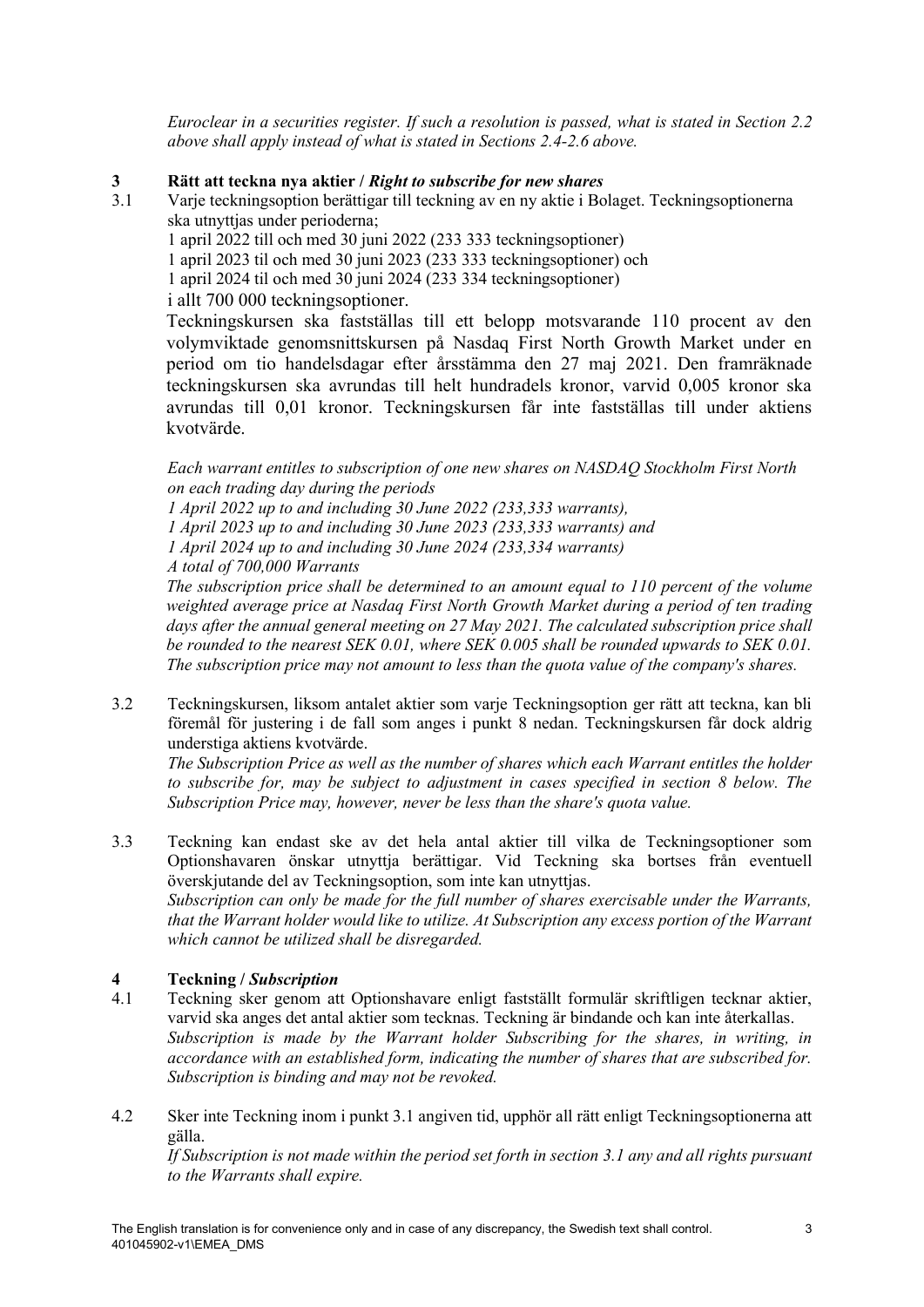4.3 Vid sådan Teckning ska, för registreringsåtgärder, skriftlig och ifylld teckningssedel enligt fastställt formulär inges till Bolaget eller den Bolaget anvisar. I förekommande fall ska Optionshavaren samtidigt överlämna till Bolaget teckningsoptionsbevis representerade det antal Teckningsoptioner som anmälan om Teckning avser.

*Such Subscription shall, for registration purposes, be made in a written notification on a specified form to the Company or to whom the Company assign. Where applicable the Warrant Holder shall simultaneously submit to the Company the warrant certificates representing the number of Warrants that the notification concerns.*

# **5 Betalning för ny aktie /** *Payment for new share*

Vid Teckning ska betalning erläggas genast för det antal aktier som Teckningen avser. Betalning ska ske kontant till ett av Bolaget anvisat bankkonto.

*At Subscription, payment for the number of shares relating to the Subscription shall be made immediately. Payment shall be made, in cash, to an account designated by the Company.*

## **6 Införing i aktieboken /** *Registration in the share register*

Efter Teckning verkställs tilldelning genom att de nya aktierna upptas i Bolagets aktiebok såsom interimsaktier. Sedan registrering hos Bolagsverket och Euroclear ägt rum blir registreringen på avstämningskonto slutgiltig. Som framgår av punkterna [7](#page-3-1) och [8](#page-3-0) nedan senareläggs i vissa fall tidpunkten för sådan slutlig registrering.

*After Subscription allotment will be effected by the new shares being registered in the Company's share register as interim shares. The registration on the Central Securities Depositary account will be final after the registrations with the Companies Registration Office and Euroclear are final. As stated in sections [7](#page-3-1) and [8](#page-3-0) below, such final registration may be postponed in certain cases.*

## <span id="page-3-1"></span>**7 Utdelning på ny aktie, m.m. /** *New shares' right to dividends etc.*

Teckning som görs på sådan tid att den inte kan verkställas senast på tionde kalenderdagen före avstämningsdag för utdelning som beslutats av eller föreslagits Bolagets bolagsstämma samma år, verkställs först efter avstämningsdagen för utdelning. Aktier, som tillkommit på grund av Teckning som verkställs efter avstämningsdagen för utdelning, upptas interimistiskt på avstämningskonto, vilket innebär att de inte har rätt att erhålla utdelning.

*Subscription made at such time that it cannot be effected at the latest on the tenth calendar day preceding the record date for a dividend approved by or proposed to the general meeting that year, will be executed only after the dividend record date. Shares which have been issued due to Subscription effected after the dividend record date, will be temporarily registered in the Central Securities Depositary account, which means that they are not entitled to receive dividends.*

# <span id="page-3-0"></span>**8 Omräkning av Teckningskursen m.m. /** *Adjustment of Subscription Price etc.*

Beträffande den rätt som ska tillkomma Optionshavare i de situationer som anges nedan ska följande gälla:

*Regarding the rights that a Warrant holder shall have in the situations set out below, the following shall apply:*

## 8.1 **Tillvägagångssätt/***Procedure*

- 8.1.1. Omräkning ska göras av Bolaget enligt punkt [8.2](#page-5-0) nedan. *The Recalculations shall be made by the Company in accordance with Clause [8.2](#page-5-0) below.*
- 8.1.2. Skulle Optionsinnehavare inte vara överens med Bolaget om en justering av Villkoren genom omräkning enligt punkt [8.2](#page-5-0) nedan, ska varje Optionsinnehavare ha rätt att begära ett oberoende fastställande av en lämplig justering enligt vad som anges nedan.

*Should, however, the Warrant holder not agree on an adjustment of the Terms and Conditions recalculated by the Company in accordance with Clause [8.2](#page-5-0) below, the Warrant holder shall*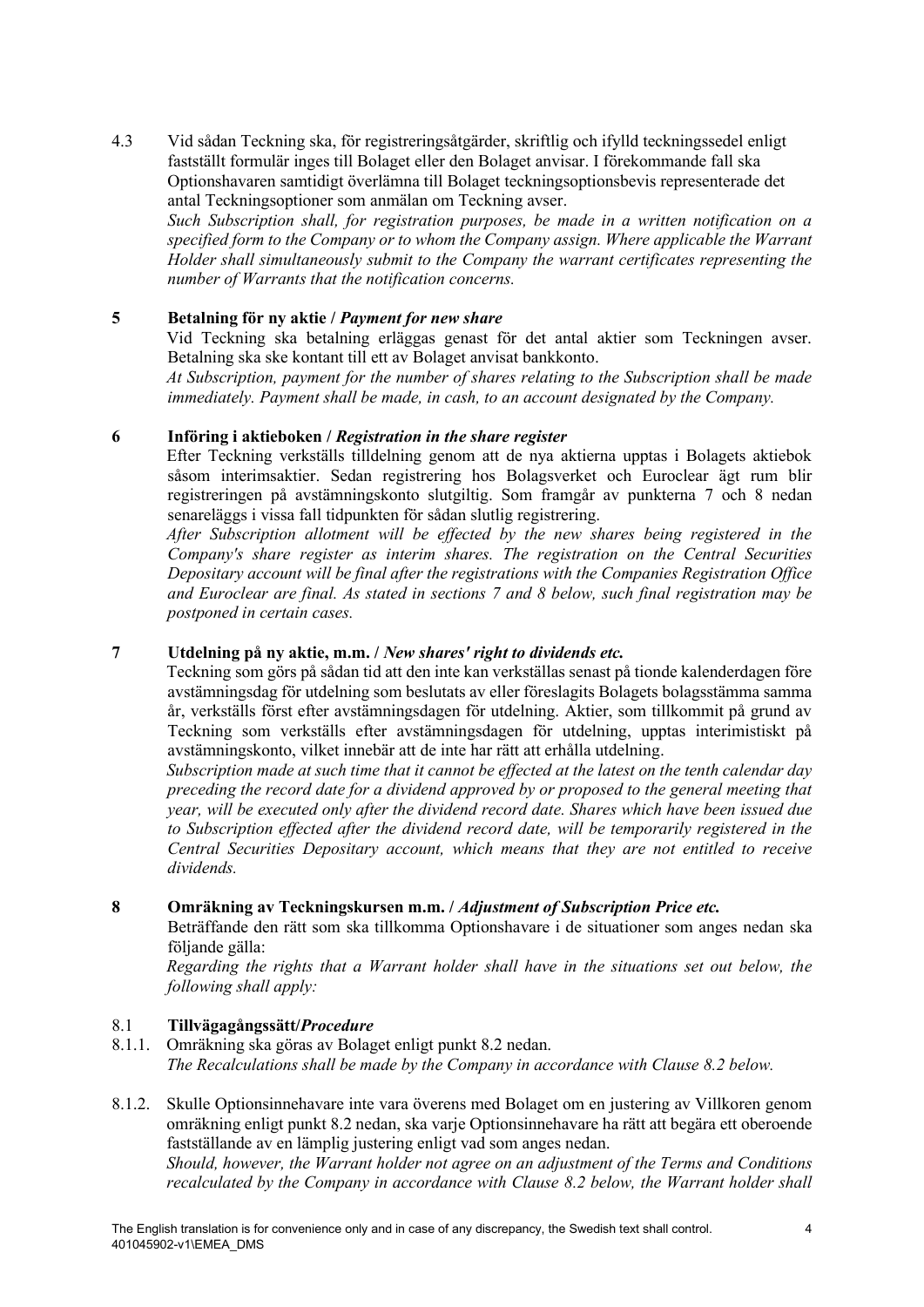*have the right to request an independent determination of the appropriate adjustment as set out below.*

(a) Såvida inte Bolaget och den Optionsinnehavaren som begärt justering av Villkoren inom trettio (30) dagar från det att begäran om ett oberoende fastställande framställdes har enats om en kvalificerad expert (härefter kallad "**Experten**"), ska Stockholms Handelskammare, efter begäran av Optionsinnehavaren, utnämna en Expert. En sådan utnämning ska vara slutlig och bindande för Optionsinnehavaren och för Bolaget. *Unless the Company and the requesting Warrant holder have, within thirty (30) days from the request for independent determination, agreed on a qualified expert (hereinafter referred to as the "Expert"), the Stockholm Chamber of* 

*Commerce shall, at the request of the requesting Warrant holder, appoint the Expert, such appointment to be final and binding on the Warrant holder and the Company.*

(b) Experten ska självständigt beakta den inträffade händelsen och dess inverkan på Teckningsoptionerna och/eller Aktierna och/eller Optionsinnehavaren. Experten har rätt att erhålla värdering eller övrig assistans från annan ansedd utomstående part efter instruktioner av Experten.

> *The Expert shall independently consider the event that occurred and its effect on the Warrants and/or Shares and/or the Warrant holder. In doing this, the Expert may obtain a valuation or other assistance from a reputable third party instructed by the Expert.*

(c) Experten ska fastställa en lämplig omräkning i enlighet med dessa Villkor för att till fullo kompensera Optionsinnehavaren för varje utspädning och annan negativ påverkan. Experten ska så långt möjligt tillämpa de omräkningsprinciper som följer av punkt [8.2](#page-5-0) (*Omräkning*) och/eller av andra för ändamålet relevanta bestämmelser i dessa Villkor för Teckningsoptioner och/eller i s.k. teckningsoptionsägaravtal avseende innehav av Teckningsoptioner, Aktier och/eller andra Rättigheter i Bolaget.

> *The Expert shall decide on the appropriate adjustments in accordance with these Terms and Conditions in order to fully compensate the Warrant holder for any dilution and other adverse effects. The Expert shall as far as possible apply the adjustment principles set out in Clause [8.2](#page-5-0) (Recalculations) and/or any other relevant provisions of these Terms and Conditions and/or any Warrant holder agreement regarding the holding of Warrants, Shares and/or any other Interests in the Company.*

- (d) Experten ska avge sitt beslut inom trettio (30) dagar räknat från den dag då denne tillsattes. *The Expert shall render his decision within thirty (30) days from the date when he was appointed.*
- (e) Expertens beslut ska vara slutligt bindande för Bolaget och för samtliga Optionsinnehavare. *The Expert's decision shall be final and binding on the Company and all Warrant holders.*
- (f) Ersättningen för Expertens kostnader och skälig ersättning till denne ska delas lika mellan Bolaget och den Optionsinnehavare som begär justering. *The costs incurred by, and reasonable remuneration to, the Expert shall be divided equally between the Company on the one part and the requesting Warrant holder on the other part.*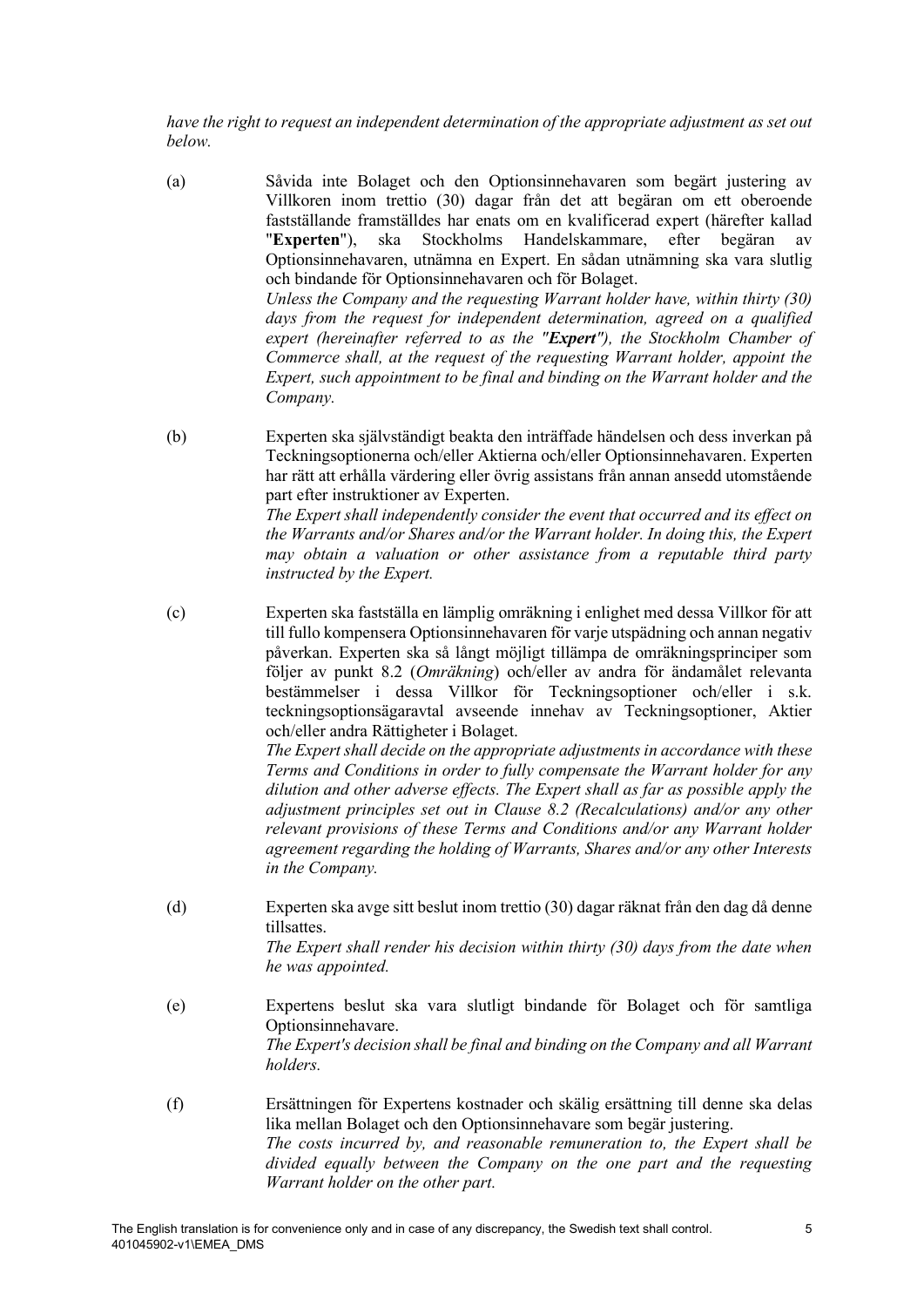## <span id="page-5-0"></span>8.2 **Omräkning/***Recalculations*

8.2.1. En omräkning av det antal Aktier som varje Teckningsoption ger rätt att teckna ska utföras om Teckning verkställts efter beslut om sådan omständighet som anges i punkt [8.2.2](#page-5-1) till punkt [8.2.20.](#page-19-0)

*A recalculated number of Shares which every Warrant confers the right to subscribe for, shall be applied in the case of a Subscription being executed after the decision on any of the circumstances set in Clause [8.2.2](#page-5-1) to Clause [8.2.20.](#page-19-0)* 

# <span id="page-5-1"></span>8.2.2. **Fondemission/***Bonus Issue*

Genomför Bolaget en fondemission ska Teckning – där anmälan om Teckning görs på sådan tid att den inte kan verkställas senast på tionde kalenderdagen före bolagsstämma som beslutar om emissionen – verkställas först sedan stämman beslutat om denna. Aktier, som tillkommit på grund av Teckning verkställd efter emissionsbeslutet, registreras interimistiskt på avstämningskonto, vilket innebär att de inte har rätt att deltaga i emissionen. Slutlig registrering på avstämningskonto sker först efter avstämningsdagen för emissionen.

In the event the Company carries out a bonus issue, Subscription shall – where notice of *Subscription is made at such time that it cannot be effected at the latest on the tenth calendar day prior to the shareholders' meeting which resolves upon the issue – be effected only after the shareholders' meeting has resolved to carry out the bonus issue. Shares which is issued as a consequence of Subscription executed after such a resolution shall be registered on an interim basis in the securities account and do not entitle to participation in the issue. Final registration in the securities account shall take place only after the record date for the issue.*

Vid Teckning som verkställs efter beslutet om fondemission tillämpas en omräknad Teckningskurs liksom en omräkning av det antal Aktier som varje Teckningsoption berättigar till Teckning av. Omräkningarna utföres av Bolaget enligt följande formler:

*In conjunction with Subscription effected after the resolution to carry out the bonus issue, a recalculated Subscription Price as well as a re-calculated number of Shares which each Warrant shall entitle to Subscribe for shall apply. The re-calculations shall be made by the Company in accordance with the following formulas:*

| Omräknad Teckningskurs                                                            | $=$ | Föregående Teckningskurs x antalet Aktier<br>före fondemissionen                                                                    |
|-----------------------------------------------------------------------------------|-----|-------------------------------------------------------------------------------------------------------------------------------------|
|                                                                                   |     | Antalet Aktier efter fondemissionen                                                                                                 |
| Omräknat antal Aktier som<br>varje Teckningsoption<br>berättigar till Teckning av | $=$ | Föregående antal Aktier som varje<br>Teckningsoption berättigar till Teckning av<br>$x$ antalet Aktier efter fondemissionen         |
| Re-calculated Subscription<br>Price                                               | $=$ | Antalet Aktier före fondemissionen<br>Previous Subscription Price x number of<br>shares prior to the bonus issue                    |
|                                                                                   |     | Number of shares following the bonus issue<br>The previous number of Shares that each<br>Warrant entitled to Subscribe for x number |
| Re-calculated number of<br>Shares that each Warrant<br>entitles to Subscribe for  |     | of Shares following the bonus issue<br>Number of Shares following the bonus<br>1SSUe                                                |

Vid omräkning enligt ovanstående formel ska bortses från Aktier som innehas av Bolaget. Enligt ovan omräknad Teckningskurs och omräknat antal Aktier fastställs av Bolaget snarast möjligt efter bolagsstämmans beslut om fondemission, men tillämpas först efter avstämningsdagen för emissionen.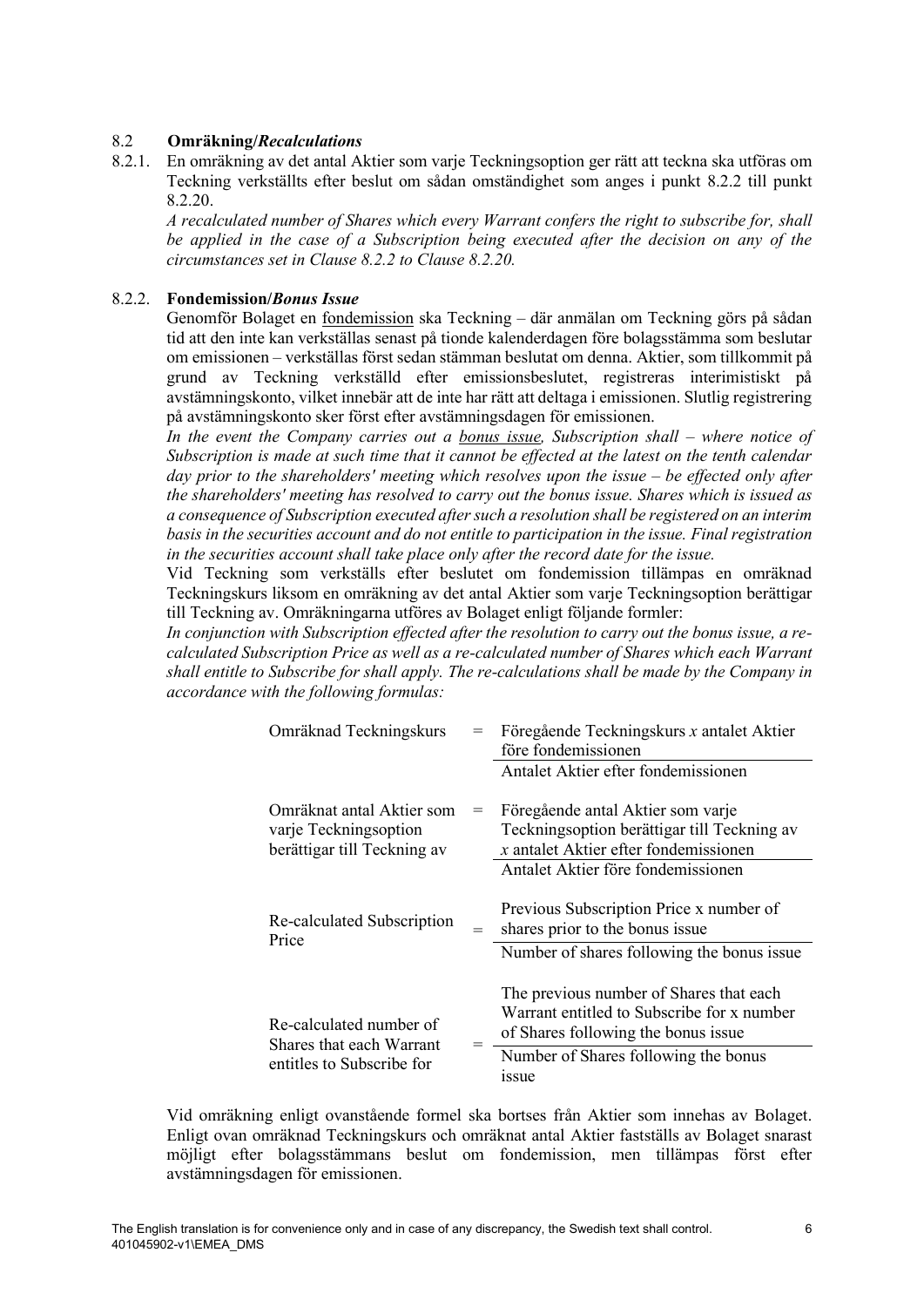*When recalculating in accordance with the above formula, any shares held by the Company shall be disregarded. The recalculated Subscription Price and number of Shares, recalculated in accordance with the above, shall be determined by the Company as soon as possible following the shareholders' resolution regarding the bonus issue, but will not be applied until after the record date for the issue.*

# 8.2.3. **Sammanläggning eller uppdelning/***Reverse split or split*

Genomför Bolaget en sammanläggning eller uppdelning av Aktier ska moment [8.2.2](#page-5-1) ovan äga motsvarande tillämpning, varvid som avstämningsdag ska anses den dag då sammanläggning respektive uppdelning, på Bolagets begäran, sker hos Euroclear.

*If the Company carries out a reverse share split or a share split, subsection [8.2.2](#page-5-1) above shall apply correspondingly, whereby the record date shall be deemed to be the date on which the reverse share split or share split is effected by Euroclear upon request by the Company.*

# <span id="page-6-0"></span>8.2.4. **Nyemission med företrädesrätt/***New share issue in accordance with the shareholders' priority rights*

Genomför Bolaget en nyemission – med företrädesrätt för aktieägarna att teckna nya Aktier mot kontant betalning eller kvittning – ska följande gälla beträffande rätten till deltagande i emissionen för Aktie som tillkommit på grund av Teckning med utnyttjande av Teckningsoption:

*In the event the Company carries out a new issue of shares – with priority rights for shareholders to Subscribe for new Shares in exchange for cash payment or payment through set-off of claims – the following shall apply with respect to the right to participate in the issue for Shares which are issued as a consequence of the Subscription through exercise of Warrants:*

I. Om Bolagets Aktier vid tidpunkten för emissionen inte är föremål för marknadsnotering, ska omräkning ske, dels av Teckningskursen, dels av det antal Aktier som varje Teckningsoption ger rätt att teckna i enlighet med denna punkt [8.2.4](#page-6-0) II angivna principer. Omräkningen som ska utföras av Bolaget, ska ha som utgångspunkt att värdet på Teckningsoptionerna ska lämnas oförändrat.

*Should the Company's Shares not be listed, at the time of the issuance, a recalculation of the Subscription Price and the number of Shares each Warrant entitles to subscribe for shall be adjusted in accordance with the principles set forth in this item [8.2.4](#page-6-0) II. The recalculation shall be made by the Company and shall be made on the basis that the value of the Warrants shall remain unchanged.*

II. Om Bolagets Aktier vid tidpunkten för emissionen är föremål för marknadsnotering, ska följande gälla beträffande rätten att deltaga i emissionen:

*Should the Company's Shares be listed at the time of the issuance, the following shall apply with respect to the rights to participate in the new issue:*

(i) Beslutas emissionen av styrelsen under förutsättning av bolagsstämmans godkännande eller med stöd av bolagsstämmans bemyndigande, ska i beslutet anges den senaste dag då Teckning ska vara verkställd för att Aktie, som tillkommit genom Teckning, ska medföra rätt att deltaga i emissionen. Sådan dag får inte infalla tidigare än tionde kalenderdagen efter emissionsbeslutet.

*Where the board of directors resolves to issue Shares subject to approval by the shareholders or in accordance with an authorization by the shareholders, the resolution to issue Shares shall set forth the last date on which Subscription through the exercise of Warrants shall be executed in order for Shares, which is issued as a consequence of Subscription, shall entitle the Warrant holders to participate in the issue. Such date may not be earlier than ten calendar days following the resolution to issue shares.*

(ii) Beslutas emissionen av bolagsstämman, ska Teckning – som påkallas på sådan tid att Teckningen inte kan verkställas senast på tionde kalenderdagen före den bolagsstämma som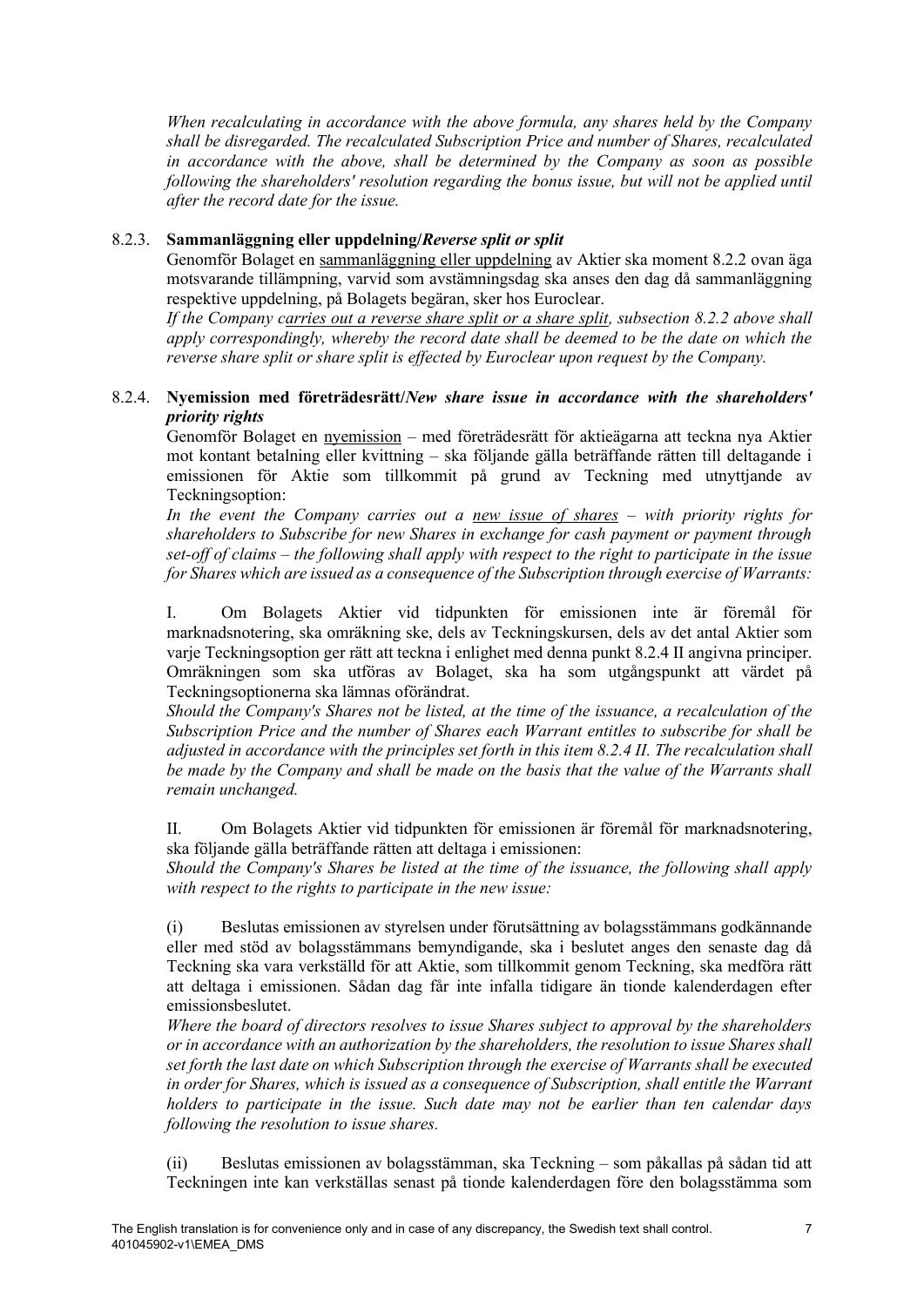beslutar om emissionen – verkställas först sedan Bolaget verkställt omräkning enligt detta moment [8.2.4,](#page-6-0) näst sista stycket. Aktie, som tillkommit på grund av sådan Teckning, registreras interimistiskt på avstämningskonto, vilket innebär att de inte har rätt att deltaga i emissionen. *Where the shareholders have resolved upon the issue, the Subscription – for which notice for* 

*Subscription is made at such time that it cannot be effected on or before the tenth calendar day prior to the shareholders' meeting which decides upon the issue – shall be effected only after the Company has effected recalculation in accordance with this subsection [8.2.4,](#page-6-0) penultimate paragraph. Shares which are issued as a consequence of such Subscription shall be registered on an interim basis in the share register account and shall not entitle to participation in the issue.*

Vid Teckning som verkställts på sådan tid att rätt till deltagande i nyemissionen inte uppkommer tillämpas en omräknad Teckningskurs liksom en omräkning av det antal Aktier som varje Teckningsoption berättigar till Teckning av. Omräkningarna utföres av Bolaget enligt nedan:

*Where Subscription is made at such time that no right to participate in the new issue arises, a recalculated Subscription Price as well as a recalculated number of Shares which each Warrant entitles to subscribe for shall apply. Recalculations shall be made by the Company in accordance with the following formulas:*

| Omräknad<br>$=$<br>Teckningskurs                 | Föregående Teckningskurs x aktiens genomsnittliga<br>aktiekurs under den i emissionsbeslutet fastställda<br>Teckningstiden (aktiens genomsnittskurs) |  |  |  |
|--------------------------------------------------|------------------------------------------------------------------------------------------------------------------------------------------------------|--|--|--|
|                                                  | Aktiens genomsnittskurs ökad med det på grundval därav                                                                                               |  |  |  |
|                                                  | framräknade teoretiska värdet på teckningsrätten                                                                                                     |  |  |  |
| Omräknat antal Aktier                            | Föregående antal Aktier som varje Teckningsoption                                                                                                    |  |  |  |
| som varje                                        | berättigar till Teckning av $x$ (Aktiens genomsnittskurs ökad                                                                                        |  |  |  |
| Teckningsoption                                  | med det på grundval därav framräknade teoretiska värdet på                                                                                           |  |  |  |
| berättigar till Teckning                         | teckningsrätten)                                                                                                                                     |  |  |  |
| av                                               | Aktiens genomsnittskurs                                                                                                                              |  |  |  |
|                                                  | The Subscription Price x the average share price of the                                                                                              |  |  |  |
| Recalculated<br>$=$<br><b>Subscription Price</b> | Share during the Subscription Period set forth in the issue                                                                                          |  |  |  |
|                                                  | resolution(average price of Share)                                                                                                                   |  |  |  |
|                                                  | The average price of Share increased by the theoretical                                                                                              |  |  |  |
|                                                  | value of the subscription right calculated on the basis thereof                                                                                      |  |  |  |
| Recalculated number                              | The previous number of Shares that each Warrant entitled to                                                                                          |  |  |  |
| of Shares that each                              | subscribe for x (the average price of Share increased by the                                                                                         |  |  |  |
| Warrant entitles to<br>$=$                       | theoretical value of the subscription right calculated on the                                                                                        |  |  |  |
| Subscribe for                                    | basis thereof)                                                                                                                                       |  |  |  |
|                                                  | The average price of Share                                                                                                                           |  |  |  |

Aktiens genomsnittskurs ska anses motsvara genomsnittet av det för varje handelsdag under teckningstiden framräknade medeltalet av den under dagen noterade högsta och lägsta betalkursen för aktien enligt marknadsnotering. I avsaknad av notering av betalkurs ska i stället den som slutkurs noterade köpkursen ingå i beräkningen. Dag utan notering av vare sig betalkurs eller köpkurs ska inte ingå i beräkningen.

*The average price of a Share shall be deemed to correspond to the average for each trading day during the Subscription Period of the calculated mean value of the highest and lowest price paid for the Share according to market quotation. In the absence of a quoted paid price, the bid price which is quoted as the closing price shall form the basis for the calculation. Days when no paid price or bid price is quoted, shall be excluded from the calculation.*

Det teoretiska värdet på teckningsrätten framräknas enligt följande formel: *The theoretical value of the subscription right shall be calculated according to the following formula:*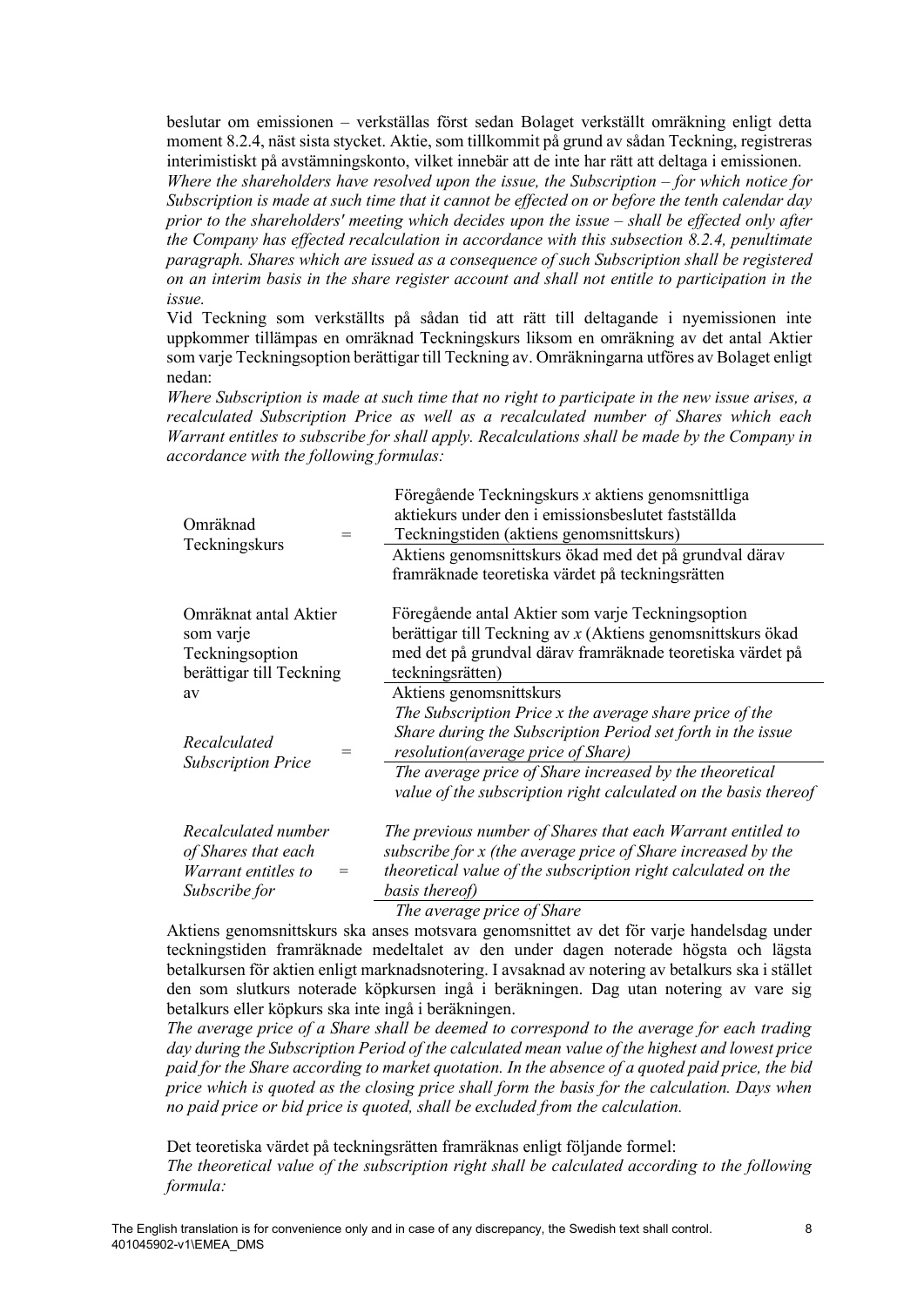| Teckningsrättens<br>värde            | $=$ | Det antal nya Aktier som högst kan komma att utges<br>enligt emissionsbeslutet $x$ (aktiens genominitiskurs<br>minus teckningskursen för den nya Aktien)<br>Antalet Aktier före emissionsbeslutet                                       |
|--------------------------------------|-----|-----------------------------------------------------------------------------------------------------------------------------------------------------------------------------------------------------------------------------------------|
| The value of a<br>subscription right |     | The maximum number of new Shares which may be<br>issued pursuant to the issue resolution $x$ (the average<br>price of share minus the Subscription Price for the<br>new Share)<br>The number of Shares prior to the issue<br>resolution |

Vid omräkning enligt ovanstående formel ska bortses från Aktier som innehas av Bolaget. Uppstår ett negativt värde, ska det teoretiska värdet på teckningsrätten bestämmas till noll. *When recalculating in accordance with the above formula, any Shares held by the Company shall be disregarded. If a negative value arises, the theoretical value of the subscription right shall be determined to be zero.*

Enligt ovan omräknad Teckningskurs och omräknat antal Aktier ska fastställas av Bolaget två Bankdagar efter Teckningstidens utgång och ska tillämpas vid Teckning, som verkställs därefter.

*The recalculated Subscription Price and the recalculated number of Shares as set forth above shall be determined by the Company two Business days after the expiration of the Subscription Period and shall apply to Subscriptions executed thereafter.* 

Under tiden till dess att omräknad Teckningskurs och omräknat antal Aktier som varje Teckningsoption berättigar till Teckning av fastställts, verkställs Teckning endast preliminärt, varvid det antal Aktier, som varje Teckningsoption före omräkning berättigar till Teckning av, upptas interimistiskt på avstämningskonto. Dessutom noteras särskilt att varje Teckningsoption efter omräkningar kan berättiga till ytterligare Aktier. Slutlig registrering på avstämningskontot sker sedan omräkningarna fastställts.

*During the period until the recalculated Subscription Price and recalculated number of Shares that each Warrant entitles to subscribe for are determined, Subscription shall only be executed on a preliminary basis, whereupon the full number of Shares according to the not yet recalculated number of Shares will be registered in the share register account on an interim basis. In addition, a special note shall be recorded to the effect that the Warrant may entitle the Holder to additional shares pursuant to the recalculated number of Shares. Final registration in the share register account shall be effected following the determination of the recalculations.*

## <span id="page-8-0"></span>8.2.5. **Nyemission av teckningsoptioner eller konvertibler med företrädesrätt/***Issue of warrants and convertibles in accordance with the shareholders' priority rights*

Genomför Bolaget en emission enligt 14 kap. eller 15 kap. aktiebolagslagen – med företrädesrätt för aktieägarna och mot kontant betalning eller genom kvittning – ska beträffande rätten till deltagande i emissionen för Aktie, som tillkommit på grund av Teckning med utnyttjande av Teckningsoption bestämmelserna i moment [8.2.4](#page-6-0) I, oc[h 8.2.4](#page-6-0) II första stycket (i) och (ii) ovan äga motsvarande tillämpning.

*Where the Company carries out an issue in accordance with Ch. 14 or Ch. 15 of the Companies Act – with priority rights for the shareholders in exchange for cash payment or payment through set-off of claims – the provisions contained in subsection [8.2.4](#page-6-0) I, and [8.2.4](#page-6-0) II first paragraph (i) and (ii), shall apply correspondingly, with respect to the right to participate in the issue for Shares that have been issued as a consequence of Subscription through exercise of the Warrant.*

I. Om Bolagets Aktier eller teckningsrätter vid tidpunkten för emissionen inte är föremål för marknadsnotering, ska omräkning ske, dels av Teckningskursen, dels av det antal Aktier som varje Teckningsoption ger rätt att teckna i enlighet med denna punkt [8.2.5](#page-8-0) angivna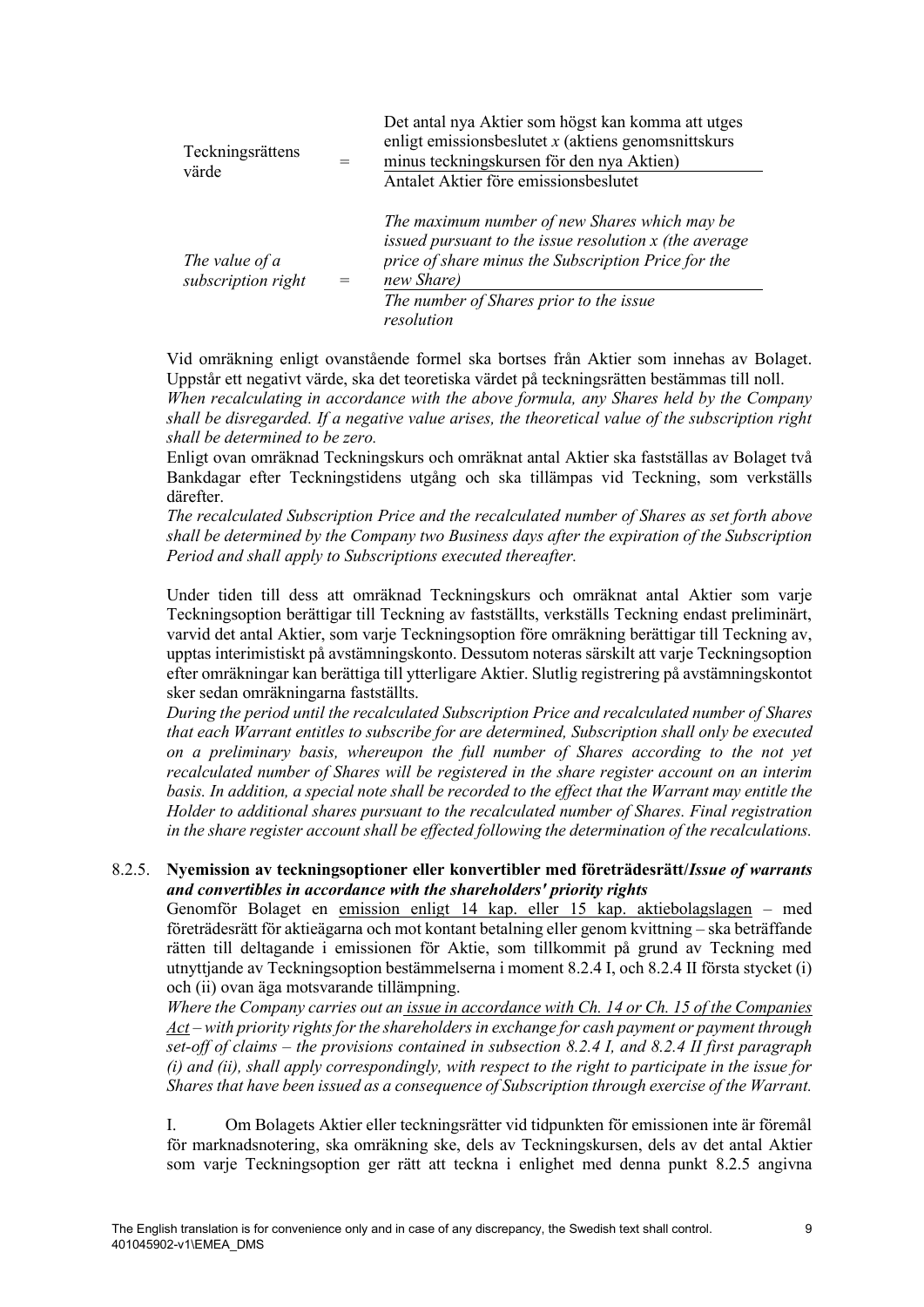principer. Omräkningen som ska utföras av Bolaget, ska ha som utgångspunkt att värdet på Teckningsoptionerna ska lämnas oförändrat.

*Should the Company's Shares or subscription rights not be listed, at the time of the issuance, a recalculation of the Subscription Price and the number of Shares each Warrant entitles to subscribe for shall be adjusted in accordance with the principles set forth in this item [8.2.5.](#page-8-0) The recalculation shall be made by the Company and shall be made on the basis that the value of the Warrants shall remain unchanged.*

II. Om Bolagets Aktier eller teckningsrätter vid tidpunkten för emissionen är föremål för marknadsnotering, ska vid Teckning som verkställts på sådan tid att rätt till deltagande i emissionen inte uppkommer tillämpas en omräknad Teckningskurs liksom en omräkning av det antal Aktier som varje Teckningsoption berättigar till Teckning av. Omräkningarna utföres av Bolaget och enligt följande formler:

*Should the Company's Shares or subscription rights be listed at the time of the issuance, where Subscription is made at such time that no right to participate in the issue arises, a recalculated Subscription Price as well as a recalculated number of Shares which each Warrant entitles to Subscribe for shall be applied. Recalculations shall be made by the Company in accordance with the following formulas:*

| Omräknad Teckningskurs                                                               | Föregående Teckningskurs x aktiens genomsnittliga<br>aktiekurs under den i emissionsbeslutet fastställda<br>teckningstiden (Aktiens genomsnittskurs)<br>Aktiens genomsnittskurs ökad med teckningsrättens<br>värde                                                    |
|--------------------------------------------------------------------------------------|-----------------------------------------------------------------------------------------------------------------------------------------------------------------------------------------------------------------------------------------------------------------------|
| Omräknat antal Aktier<br>som varje<br>Teckningsoption<br>berättigar till Teckning av | Föregående antal Aktier som varje Teckningsoption<br>berättigar till Teckning av $x$ (Aktiens<br>genomsnittskurs ökad med teckningsrättens värde)<br>Aktiens genomsnittskurs                                                                                          |
| <b>Recalculated Subscription</b><br>Price                                            | Previous Subscription Price x the average share<br>price of the share during the Subscription Period set<br>forth in the resolution approving the issue (average<br>price of Share)<br>The average price of Share increased by the value of<br>the subscription right |
| Recalculated number of<br>Shares that each Warrant $=$<br>entitles to Subscribe for  | Previous number of Shares that each Warrant<br>entitles to Subscribe for x (the average price of<br>Share increased by the value of the subscription<br>right)<br>Average price of Share                                                                              |

Teckningsrättens värde ska anses motsvara genomsnittet av det för varje handelsdag under Teckningstiden framräknade medeltalet av den under dagen noterade högsta och lägsta betalkursen för teckningsrätten enligt marknadsnotering. I avsaknad av notering av betalkurs ska i stället den som slutkurs noterade köpkursen ingå i beräkningen. Dag utan notering av vare sig betalkurs eller köpkurs ska inte ingå i beräkningen.

*The value of the subscription right shall be deemed to correspond to the average mean value of the highest and lowest prices paid for such rights each trading day during the Subscription Period according to market quotation. In the absence of a quoted paid price, the final bid price shall form the basis for the calculation. Days when no paid price or bid price is quoted, shall be excluded from the calculation.*

Enligt ovan omräknad Teckningskurs och omräknat antal Aktier ska fastställas av Bolaget två Bankdagar efter Teckningstidens utgång och ska tillämpas vid Teckning, som verkställs därefter.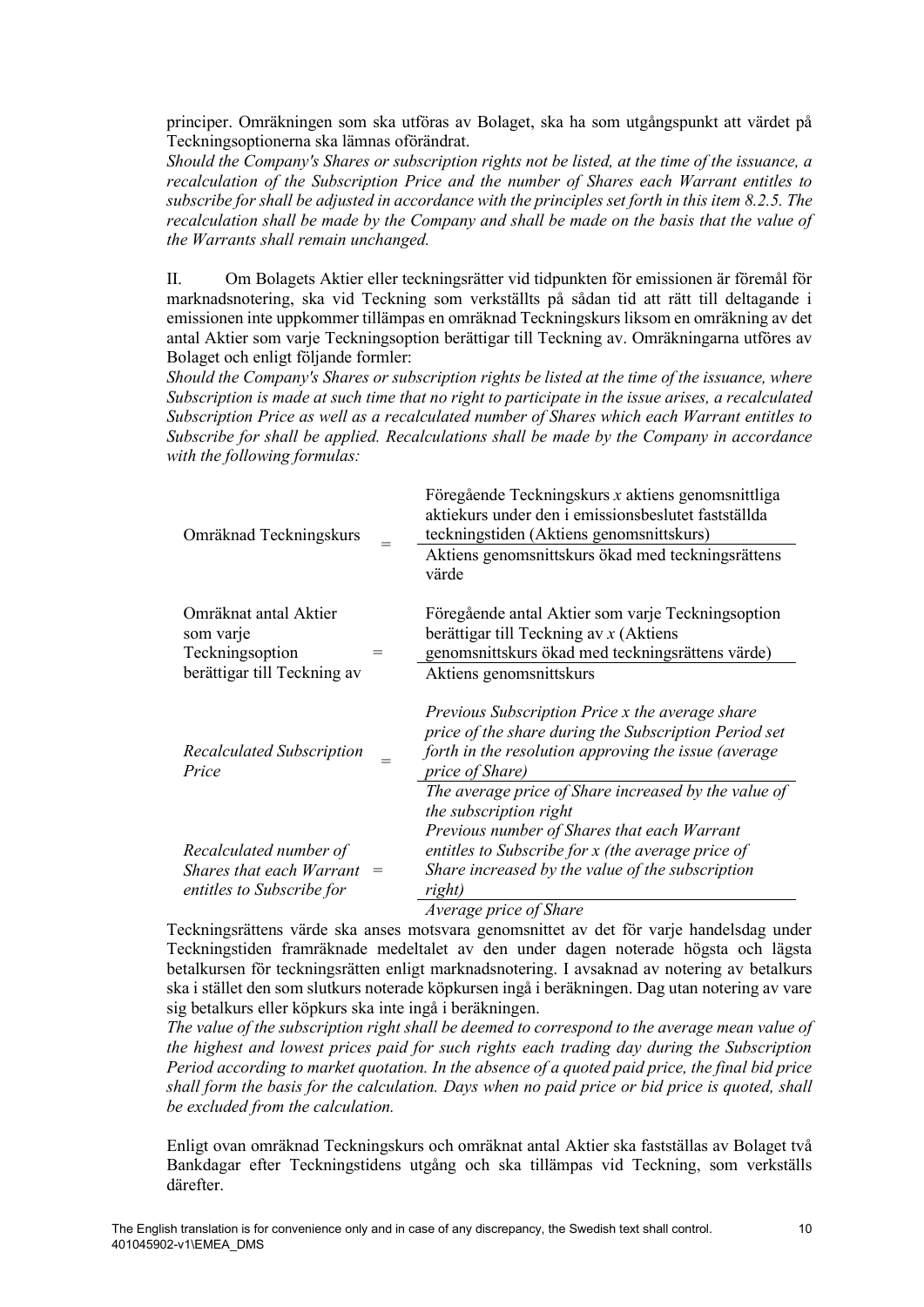*The recalculated Subscription Price and the recalculated number of Shares as set forth above shall be determined by the Company two Business Days after the expiration of the Subscription Period and shall apply to Subscriptions made after such time.*

Vid anmälan om Teckning som sker under tiden fram till dess att omräknad Teckningskurs och omräknat antal Aktier som varje Teckningsoption berättigar till Teckning av fastställts, ska bestämmelserna i moment [8.2.4,](#page-6-0) sista stycket ovan, äga motsvarande tillämpning.

*In relation to notice of Subscription effected during the period until the re-calculated Subscription Price and recalculated number of Shares have been determined, the provisions set forth in the final paragraph of subsection [8.2.4](#page-6-0) above shall apply correspondingly.*

# <span id="page-10-0"></span>8.2.6. **Andra riktade erbjudanden till aktieägarna/***Other offers directed to the shareholders*

Skulle Bolaget i andra fall än som avses i momenten [8.2.2](#page-5-1) - [8.2.5](#page-8-0) ovan rikta erbjudande till aktieägarna att, med företrädesrätt enligt principerna i 13 kap. 1 § aktiebolagslagen, av Bolaget förvärva värdepapper eller rättighet av något slag eller besluta att, enligt ovan nämnda principer, till aktieägarna utdela sådana värdepapper eller rättigheter utan vederlag (erbjudandet) ska vid Teckning, som görs på sådan tid, att därigenom erhållen Aktie inte medför rätt till deltagande i erbjudandet, ska följande gälla:

*In the event the Company, under circumstances other than those set forth in subsection[s 8.2.2-](#page-5-1) [8.2.5](#page-8-0) above, directs an offer to the shareholders, with a priority rights pursuant to the principles set forth in Ch. 13, section 1 of the Companies Act, to acquire securities or rights of any kind from the Company, or where the Company resolves, pursuant to the above stated principles, to distribute to its shareholders such securities or rights without consideration (the offer), the following shall apply, with respect to Subscriptions requested at such a time that the thereby acquired Shares do not carry rights to participate in the offer:* 

I. Om Bolagets Aktier vid tidpunkten för emissionen inte är föremål för marknadsnotering, ska omräkning ske, dels av Teckningskursen, dels av det antal Aktier som varje Teckningsoption ger rätt att teckna i enlighet med denna punkt [8.2.6](#page-10-0) angivna principer. Omräkningen som ska utföras av Bolaget, ska ha som utgångspunkt att värdet på Teckningsoptionerna ska lämnas oförändrat.

*Should the Company's Shares not be listed, at the time of the issuance, a recalculation of the Subscription Price and the number of Shares each Warrant entitles to subscribe for shall be adjusted in accordance with the principles set forth in this item [8.2.6.](#page-10-0) The recalculation shall be made by the Company and shall be made on the basis that the value of the Warrants shall remain unchanged.*

II. Om Bolagets Aktier vid tidpunkten för emissionen är föremål för marknadsnotering, ska tillämpas en omräknad Teckningskurs liksom en omräkning av det antal Aktier som varje Teckningsoption berättigar till Teckning av. Omräkningarna utföres av Bolaget och enligt följande formler:

*Should the Company's Shares be listed at the time of the issuance, a recalculated Subscription Price as well as a recalculated number of Shares which each Warrant entitles to Subscribe for shall be applied. Recalculations shall be made by the Company in accordance with the following formulas:*

| Omräknad Teckningskurs<br>$=$                                                     | Föregående Teckningskurs x Aktiens<br>genomsnittliga aktiekurs under den i erbjudandet<br>fastställda anmälningstiden (aktiens<br>genomsnittskurs) |
|-----------------------------------------------------------------------------------|----------------------------------------------------------------------------------------------------------------------------------------------------|
|                                                                                   | Aktiens genomsnittskurs ökad med värdet av rätten<br>till deltagande i erbjudandet (inköpsrättens värde)                                           |
| Omräknat antal Aktier som<br>varje Teckningsoption<br>berättigar till Teckning av | Föregående antal Aktier som varje Teckningsoption<br>berättigar till Teckning av $x$ (Aktiens<br>genomsnittskurs ökad med inköpsrättens värde)     |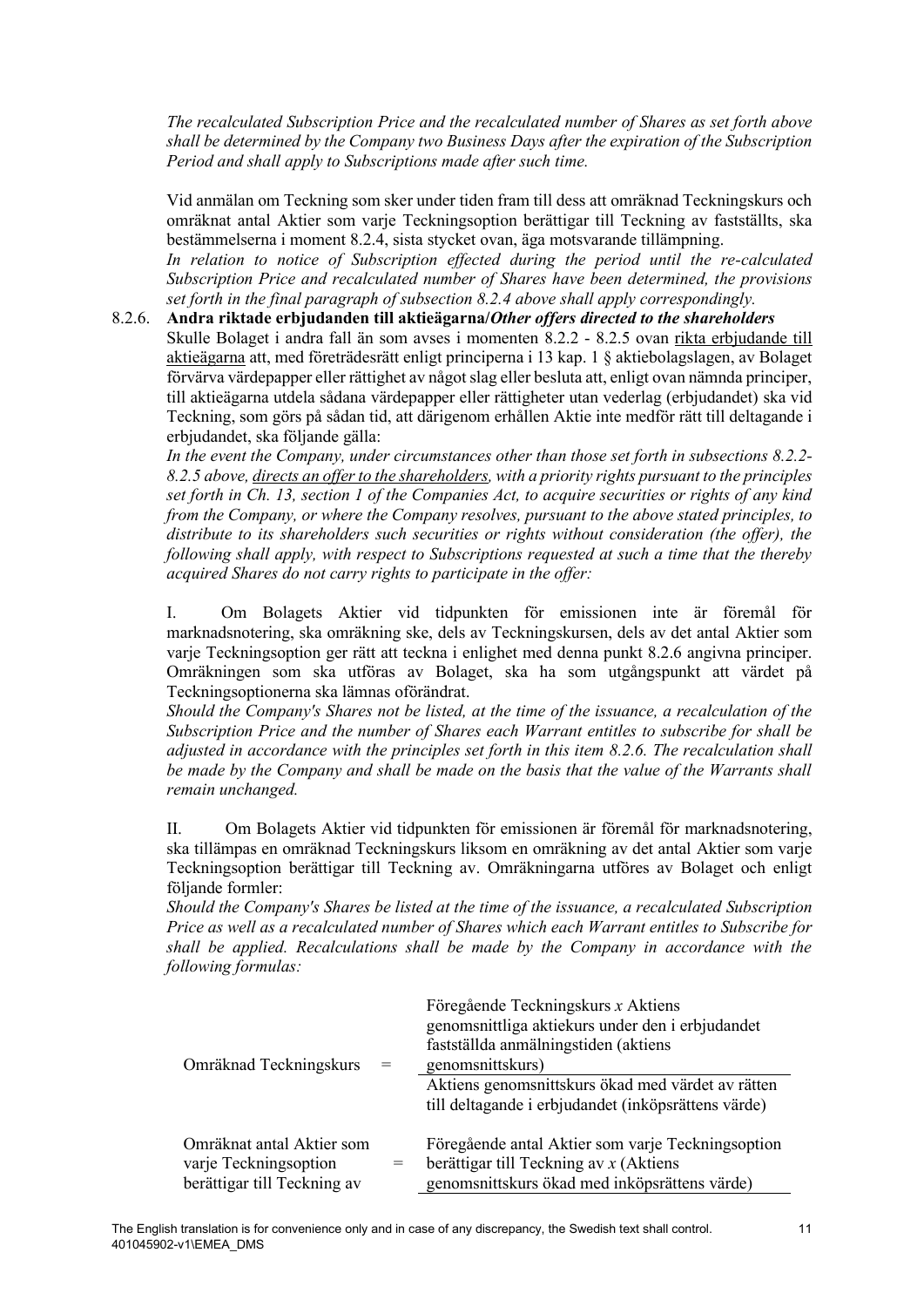|                                                                                 | Aktiens genomsnittskurs                                                                                                                                                                                                                            |
|---------------------------------------------------------------------------------|----------------------------------------------------------------------------------------------------------------------------------------------------------------------------------------------------------------------------------------------------|
| <b>Recalculated Subscription</b><br>Price                                       | Previous Subscription Price x the average share<br>price of the share during the notice period set forth<br>in the offer (the average price of share)<br>Average price of share increased by the value of the<br>right to participate in the offer |
| Recalculated number of<br>Shares that each Warrant<br>entitles to Subscribe for | Previous number of Shares that each Warrant<br>entitles to Subscribe for x (the average price of<br>Share increased by the value of the purchase right)<br>Average price of Share                                                                  |

Aktiens genomsnittskurs beräknas i enlighet med vad som angivits i moment [8.2.4](#page-6-0) ovan. *The average price of Share is calculated in accordance with the provisions set forth in subsection [8.2.4](#page-6-0) above.*

För det fall att aktieägarna erhållit inköpsrätter och handel med dessa ägt rum, ska värdet av rätten till deltagande i erbjudandet anses motsvara inköpsrättens värde. Inköpsrättens värde ska härvid anses motsvara genomsnittet av det för varje handelsdag under anmälningstiden framräknade medeltalet av den under dagen noterade högsta och lägsta betalkursen för inköpsrätten enligt marknadsnotering. I avsaknad av notering av betalkurs ska i stället den som slutkurs noterade köpkursen ingå i beräkningen. Dag utan notering av vare sig betalkurs eller köpkurs ska inte ingå i beräkningen.

*In the event the shareholders received purchase rights and trading in such rights has taken place, the value of the right to participate in the offer shall be deemed to be equivalent to the value of the purchase right. The value of the purchase right in such circumstances shall be deemed to correspond to the average mean value of the highest and lowest prices paid each trading day during the application period according to market quotation. In the event no paid price is quoted, the bid price quoted as the closing price shall be used in the calculation instead. Days when no paid price or bid price is quoted, shall be excluded from such calculation.*

För det fall aktieägarna ej erhållit inköpsrätter eller eljest sådan handel med inköpsrätter som avses i föregående stycke ej ägt rum, ska omräkning av Teckningskursen och det antal Aktier som varje Teckningsoption berättigar till Teckning av ske med tillämpning så långt möjligt av de principer som anges ovan i detta moment [8.2.6,](#page-10-0) varvid följande ska gälla. Om en marknadsnotering sker av de värdepapper eller rättigheter som erbjuds aktieägarna, ska värdet av rätten till deltagande i erbjudandet anses motsvara genomsnittet av det för varje handelsdag under 25 handelsdagar från och med första dag för marknadsnotering framräknade medeltalet av den under dagen noterade högsta och lägsta betalkursen vid affärer i dessa värdepapper eller rättigheter enligt marknadsnotering, i förekommande fall minskat med det vederlag som betalats för dessa i samband med erbjudandet. I avsaknad av notering av betalkurs ska i stället den som slutkurs noterade köpkursen ingå i beräkningen. Noteras varken betalkurs eller köpkurs under viss eller vissa dagar, ska vid beräkningen av värdet av rätten till deltagande i erbjudandet bortses från sådan dag. Den i erbjudandet fastställda anmälningstiden ska vid omräkning av Teckningskurs och antal Aktier enligt detta stycke anses motsvara den ovan i detta stycke nämnda perioden om 25 handelsdagar. Om sådan marknadsnotering ej äger rum, ska värdet av rätten till deltagande i erbjudandet så långt möjligt fastställas med ledning av den marknadsvärdesförändring avseende Bolagets Aktier som kan bedömas ha uppkommit till följd av erbjudandet.

In the event the shareholders have not received purchase rights or where such trading in *purchase rights mentioned in the previous paragraph has otherwise not taken place, recalculation of the Subscription Price and number of Shares shall take place, thereby applying, to the greatest extent possible, the principles set forth above in this subsection [8.2.6,](#page-10-0) whereupon the following shall apply. If market quotation of the securities or rights which are*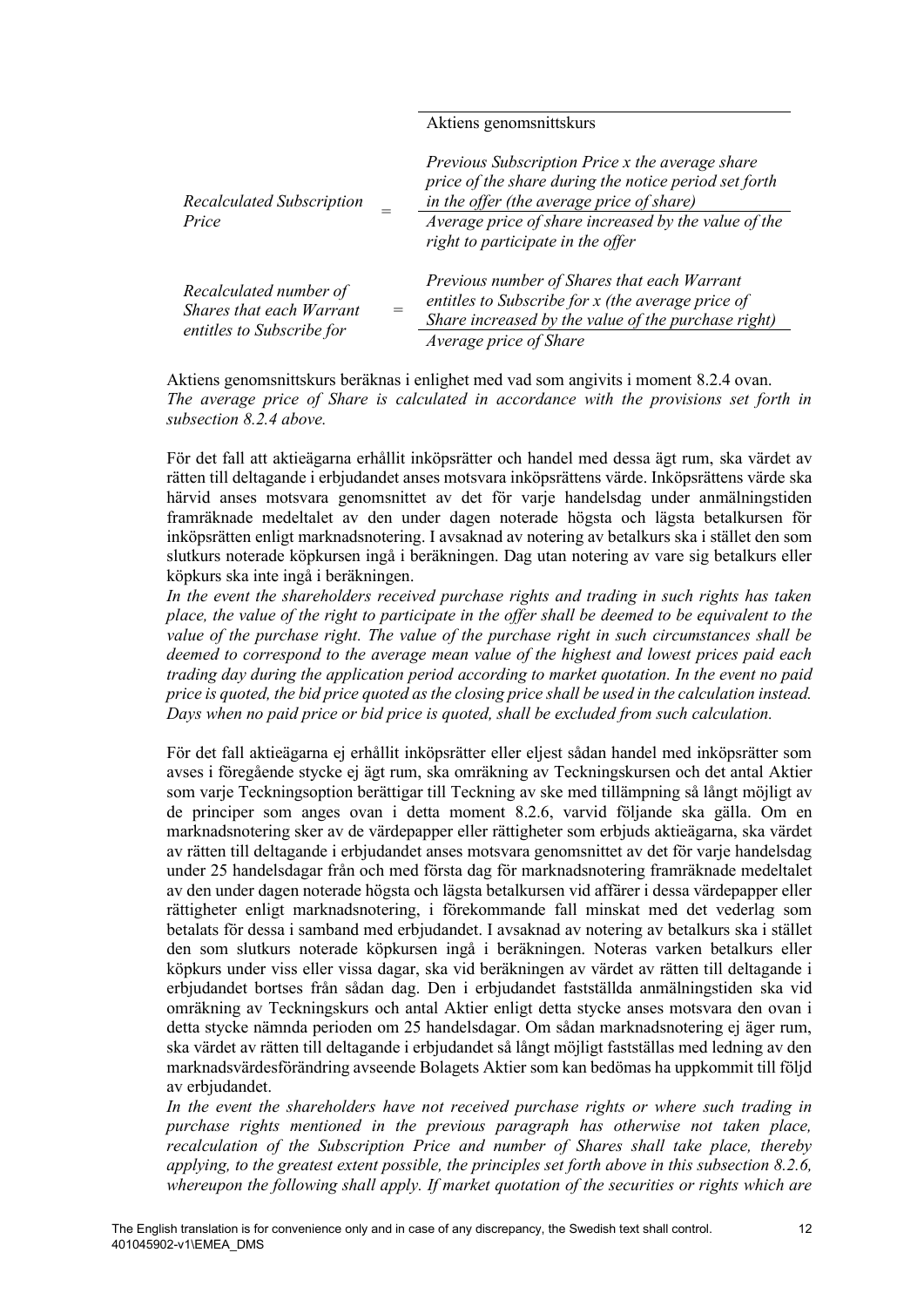*offered to the shareholders takes place, the value of the right to participate in the offer shall be deemed to correspond to the average of the calculated mean values, for each trading day during a period of 25 trading days commencing on the first day for the market quotation, of the highest and lowest price paid during the said day, for transactions in these securities or rights at the market place, where applicable, decreased by any consideration paid for such securities or rights in connection with the offer. In the absence of a quotation of paid price, the last bid price quoted shall be used in the calculation instead. If neither a selling price nor a bid price is quoted on certain given day or days, such day shall be excluded from the calculation of the value of the right to participate in the offer. When recalculation of the Subscription Price and the number of Shares is made according to this paragraph, the above mentioned period of 25 trading days shall be deemed to correspond to the application period determined in the offer. In the event no such market quotation takes place, the value of the right to participate in the offer shall, to the greatest extent possible, be based upon the change in the market value of the Company's Shares, which may be deemed to have occurred as a consequence of the offer.*

Enligt ovan omräknad Teckningskurs och omräknat antal Aktier ska fastställas av Bolaget snarast möjligt efter erbjudandetidens utgång och ska tillämpas vid Teckning, som verkställs efter ett sådant fastställande har skett.

*The Subscription Price and number of Shares recalculated in accordance with the above shall be determined by the Company as soon as possible after the expiration of the offer and shall be applied on Subscriptions effected after such determination.*

Vid anmälan om Teckning som sker under tiden till dess att omräknad Teckningskurs och omräknat antal Aktier varje Teckningsoption berättigar till Teckning av fastställts, ska bestämmelserna i moment [8.2.4,](#page-6-0) sista stycket ovan, äga motsvarande tillämpning.

In relation to Subscriptions which are effected during the period until the re-calculated *Subscription Price and recalculated number of Shares have been determined, the provisions set forth in the final paragraph of subsection [8.2.4](#page-6-0) above shall apply correspondingly.*

# 8.2.7. **Optionshavares rätt vid nyemission av teckningsoptioner eller konvertibler med företrädesrätt/***Warrant holders' rights at an issue of warrants and convertibles in accordance with the shareholders' priority rights*

Genomför Bolaget en nyemission eller emission enligt 14 kap. eller 15 kap. aktiebolagslagen – med företrädesrätt för aktieägarna och mot kontant betalning eller genom kvittning – äger Bolaget besluta att ge samtliga Teckningsoptionshavare av Teckningsoptioner samma företrädesrätt som enligt beslutet tillkommer aktieägarna. Därvid ska varje Teckningsoptionshavare, oaktat sålunda att Teckning ej verkställts, anses vara ägare till det antal Aktier som Teckningsoptionshavaren skulle ha erhållit, om Teckning på grund av Teckningsoption verkställts av det antal Aktier, som varje Teckningsoption berättigade till Teckning av vid tidpunkten för beslutet om emission.

*Where the Company carries out a new share issue or an issue in accordance with Ch. 14 or Ch. 15 of the Companies Act – with priority rights for the shareholders to subscribe for new Shares in exchange for cash payment or payment through set-off of claims – the Company is entitled to decide that all Warrant holders are entitled to the same priority rights that are bestowed upon the shareholders. In connection with this, each Warrant holder, disregarding that Subscription has not been made, will be considered as owners of the number of Shares that the Warrant holder would have received if the Subscription had been executed before the issue.*

Skulle Bolaget besluta att till aktieägarna rikta ett sådant erbjudande som avses i moment [8.2.6](#page-10-0) ovan, ska vad i föregående stycke sagts äga motsvarande tillämpning, dock att det antal Aktier som Teckningsoptionshavaren anses vara ägare till i sådant fall ska fastställas efter den Teckningskurs, som gällde vid tidpunkten för beslutet om erbjudandet.

*Should the Company direct such an offer intended in subsection [8.2.6](#page-10-0) above, to its shareholders, the provisions set forth in previous paragraph will apply correspondingly. However, the*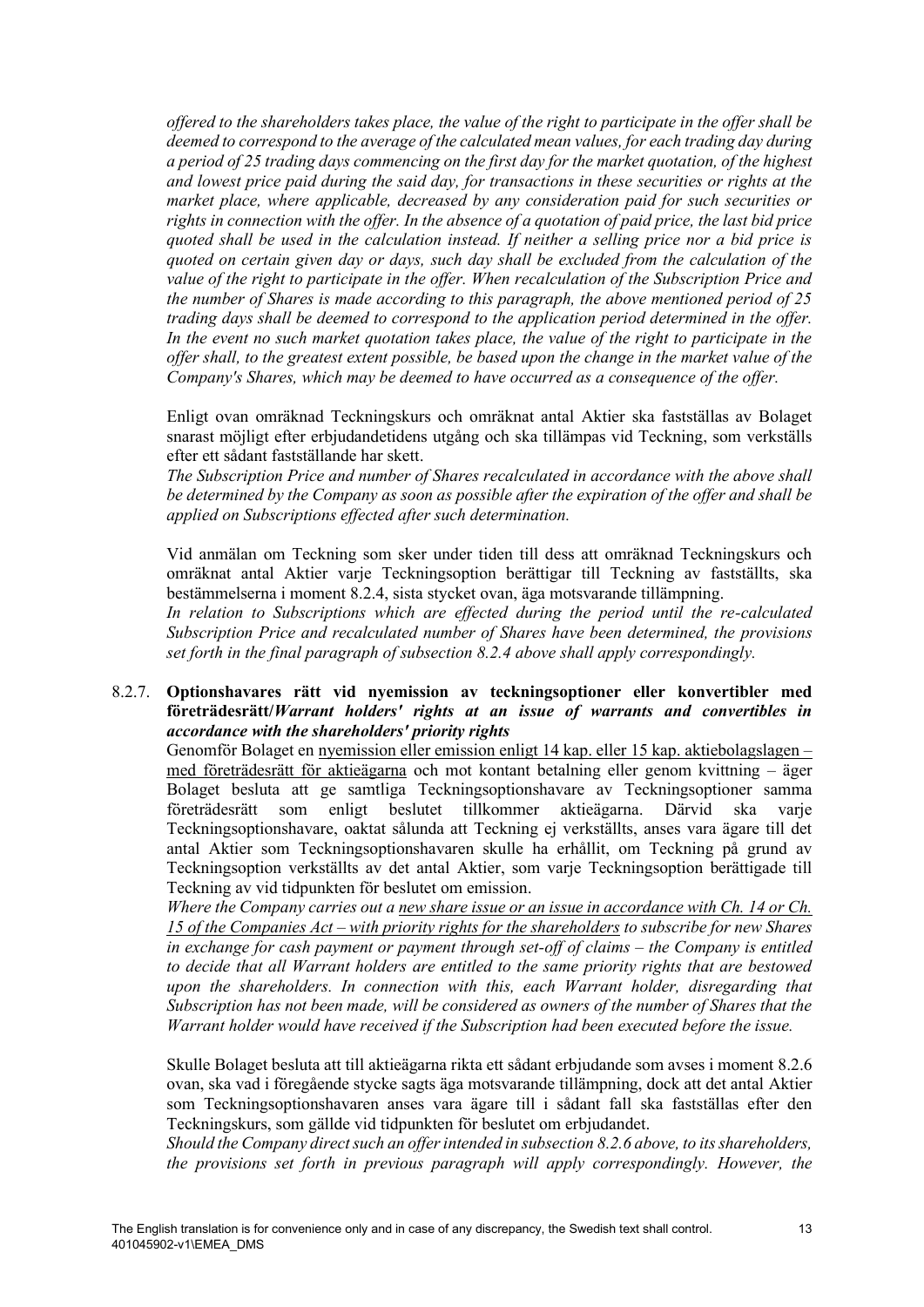*number of Shares which the Warrant holder shall be deemed to be owner of shall be determined after the Subscription Price which applied at the time of the resolution of the offer.*

Om Bolaget skulle besluta att ge Teckningsoptionshavarna företrädesrätt i enlighet med bestämmelserna i detta moment 8.3.6, ska någon omräkning enligt momenten [8.2.4,](#page-6-0) [8.2.5](#page-8-0) eller [8.2.6](#page-10-0) ovan inte äga rum.

*If the Company resolves to give the Warrant holders' priority rights, in accordance to the provisions set forth in this subsection 8.3.6, recalculation according to subsections [8.2.4,](#page-6-0) [8.2.6](#page-10-0) or [8.2.6,](#page-10-0) shall not be made.*

# <span id="page-13-0"></span>8.2.8. **Utdelning/***Dividend*

I. Om Bolagets Aktier inte är föremål för marknadsnotering, och det beslutas om utdelning till aktieägarna, oavsett om det rör sig om en kontant eller sakutdelning, ska en omräkning av Teckningskursen utföras av Bolaget varigenom Teckningskursen ska reduceras med ett belopp motsvarande utdelningen per Aktie.

*Should the Company's Shares not be listed, and the Company resolves to pay a dividend to the shareholders whether in cash or in kind, the Company shall, recalculate the Subscription Price shall be reduced by the dividend per Share.* 

II. Om Bolagets Aktier är föremål för marknadsnotering och beslutas om utdelning till aktieägarna ska, där anmälan om Teckning som görs på sådan tid, att därigenom erhållen Aktie inte medför rätt till erhållande av sådan utdelning, tillämpas en omräknad Teckningskurs och ett omräknat antal Aktier som varje Teckningsoption berättigar till Teckning av. Omräkningen ska baseras på den sammanlagda utdelningen. Omräkningarna utföres av Bolaget enligt följande formler:

*Should the Company's shares be listed, at the time of the issuance, and in the event the Company resolves to pay a dividend to the shareholders recalculation of the Subscription Price and the number of Shares each Warrant entitles the Warrant holder to Subscribe for, shall be made regarding Subscriptions requested at such a time that the Shares thereby received do not carry rights to receive such dividend. The recalculation shall be based upon the total dividend. The recalculation shall be made by the Company in accordance with the following formulas:*

| Omräknad Teckningskurs                                                            |     | Föregående Teckningskurs x Aktiens<br>genomsnittliga aktiekurs under en period om 25<br>handelsdagar räknat fr.o.m. den dag då Aktien<br>noteras utan rätt till utdelning (Aktiens<br>genomsnittskurs)                                                       |
|-----------------------------------------------------------------------------------|-----|--------------------------------------------------------------------------------------------------------------------------------------------------------------------------------------------------------------------------------------------------------------|
|                                                                                   |     | Aktiens genomsnittskurs ökad med den<br>utdelning som utbetalas per Aktie                                                                                                                                                                                    |
| Omräknat antal Aktier som varje<br>Teckningsoption berättigar till<br>Teckning av | $=$ | Föregående antal Aktier som varje<br>Teckningsoption berättigar till Teckning av x<br>(Aktiens genomsnittskurs ökad med den<br>utdelning som utbetalas per Aktie)                                                                                            |
| <b>Recalculated Subscription</b><br>Price                                         | $=$ | Aktiens genomsnittskurs<br>Previous Subscription Price x the average<br>share price of the Share during a period of 25<br>trading days calculated from the day on which<br>the Share is quoted without any right to<br>dividend (the average price of Share) |
| Re-calculated number of<br>Shares that each Warrant entitles<br>to Subscribe for  | $=$ | Average price of Share increased by the<br>dividend paid per Share<br>Previous number of Shares that each Warrant<br>entitles to subscribe for x (the average price of<br>Share increased by the dividend paid per<br>Share)                                 |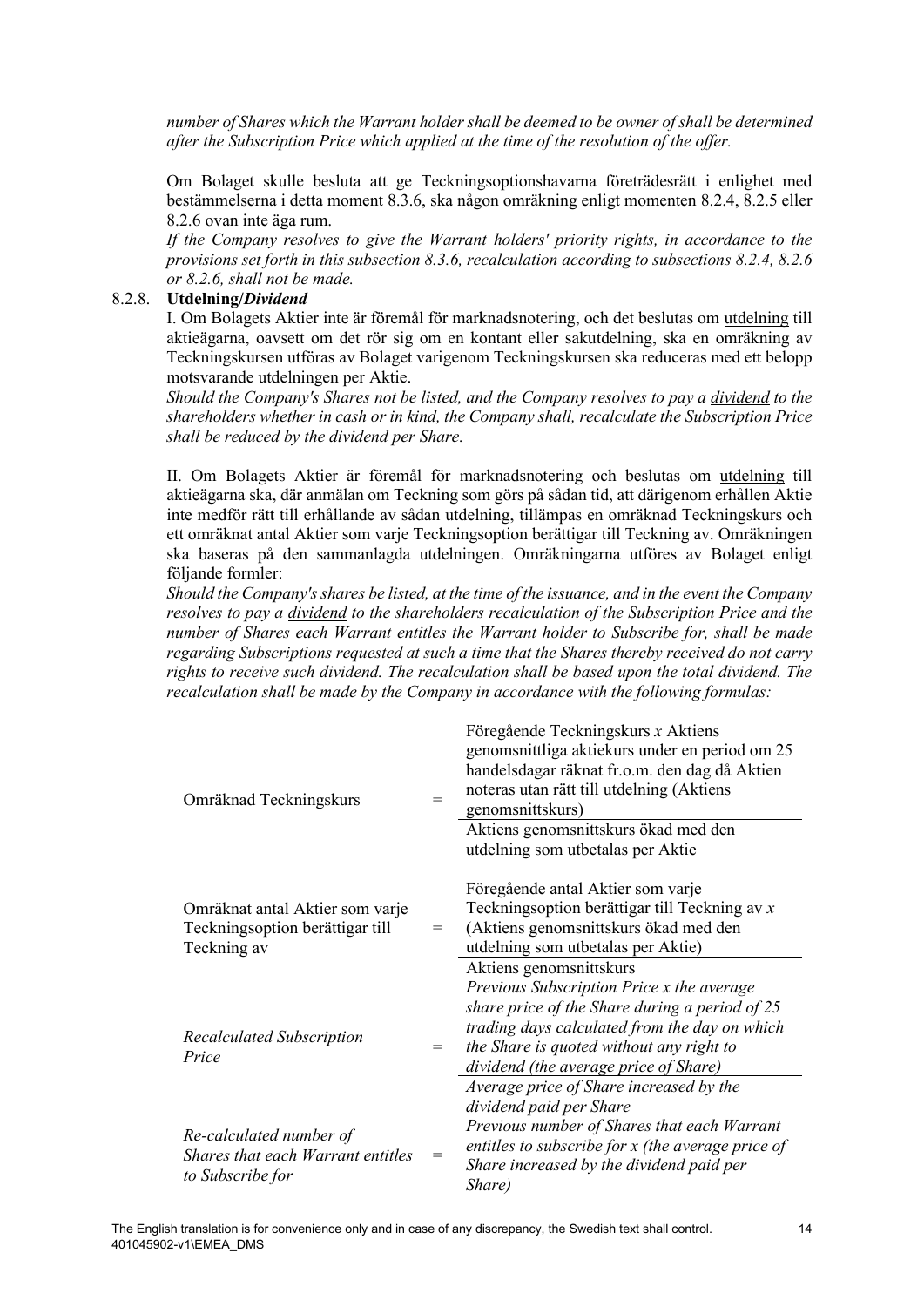*Average price of Share*

Enligt ovan omräknad Teckningskurs och omräknat antal Aktier ska fastställas av Bolaget senast vid tidpunkten för utbetalning av utdelningen och ska tillämpas vid Teckning som verkställs därefter.

*The recalculated Subscription Price and the recalculated number of Shares as set out above shall be determined by the Company at the latest by the time of payment of the dividend in question and shall apply to Subscriptions executed thereafter.*

Har anmälan om Teckning ägt rum men, p.g.a. bestämmelserna i punkt [7](#page-3-1) ovan, slutlig registrering på avstämningskonto ej skett, ska särskilt noteras att varje Teckningsoption efter omräkningar kan berättiga Optionsinnehavare till ytterligare Aktier. Slutlig registrering på avstämningskonto sker sedan omräkningarna fastställts, dock tidigast vid den tidpunkt som anges i punkt [7](#page-3-1) ovan. Om Bolaget inte längre är avstämningsbolag verkställs Teckning genom att de nya Aktierna upptas i aktieboken som interimsaktier. Slutlig registrering i aktieboken sker sedan omräknad Teckningskurs och omräknat antal Aktier som varje Teckningsoption berättigar till Teckning av fastställts.

*In the event that notice for Subscription has been made but, due to the regulations in Section 7 above, final registration on the SR Account has not been made, it shall be specifically noted that each Warrant after recalculations may entitle the Warrant holder to additional Shares. Final registration in the SR Account is made after the re-calculations has been determined, but in no event earlier than the time stated in Section 7 above. In the event that the Company is no longer a company registered with Euroclear, Subscription for Shares is effected by the new Shares being registered as interim shares in the Company's share register. Final registration in the share register is made after the recalculated Subscription Price and the recalculated number of Shares which each Warrant entitles to have been determined.*

## <span id="page-14-0"></span>8.2.9. **Återbetalning till aktieägarna med obligatorisk minsking av aktiekapital m.m./***Repayment to the shareholders by reduction of share capital*

Om Bolagets aktiekapital eller reservfond skulle minskas med återbetalning till aktieägarna ska följande gälla:

*In the event the Company's share capital or statutory reserve is reduced through a repayment to the shareholders, the following shall apply:*

I. Om Bolagets Aktier inte är föremål för marknadsnotering, ska omräkning ske, dels av Teckningskursen, dels av det antal Aktier som varje Teckningsoption ger rätt att teckna i enlighet med denna punkt [8.2.9](#page-14-0) angivna principer. Omräkningen som ska utföras av Bolaget, ska ha som utgångspunkt att värdet på Teckningsoptionerna ska lämnas oförändrat.

*Should the Company's Shares not be listed, a recalculation of the Subscription Price and the number of Shares each Warrant entitles to subscribe for shall be effected in accordance with the principles set forth in this item [8.2.9.](#page-14-0) The recalculation shall be made by the Company and shall be made on the basis that the value of the Warrants shall remain unchanged.*

II. Om Bolagets Aktier är föremål för marknadsnotering, ska tillämpas en omräknad Teckningskurs liksom en omräkning av det antal Aktier som varje Teckningsoption berättigar till Teckning av. Omräkningarna utföres av Bolaget och enligt följande formler:

*Should the Company's Shares be listed, a recalculated Subscription Price as well as a recalculated number of Shares which each Warrant entitles to Subscribe for shall be applied. Recalculations shall be made by the Company in accordance with the following formulas:*

| Omräknad Teckningskurs | $=$ | Föregående Teckningskurs x Aktiens genomsnittliga   |
|------------------------|-----|-----------------------------------------------------|
|                        |     | aktiekurs under en period om 25 handelsdagar räknat |
|                        |     | fr.o.m. den dag då Aktien noteras utan rätt till    |
|                        |     | återbetalning (Aktiens genomsnittskurs)             |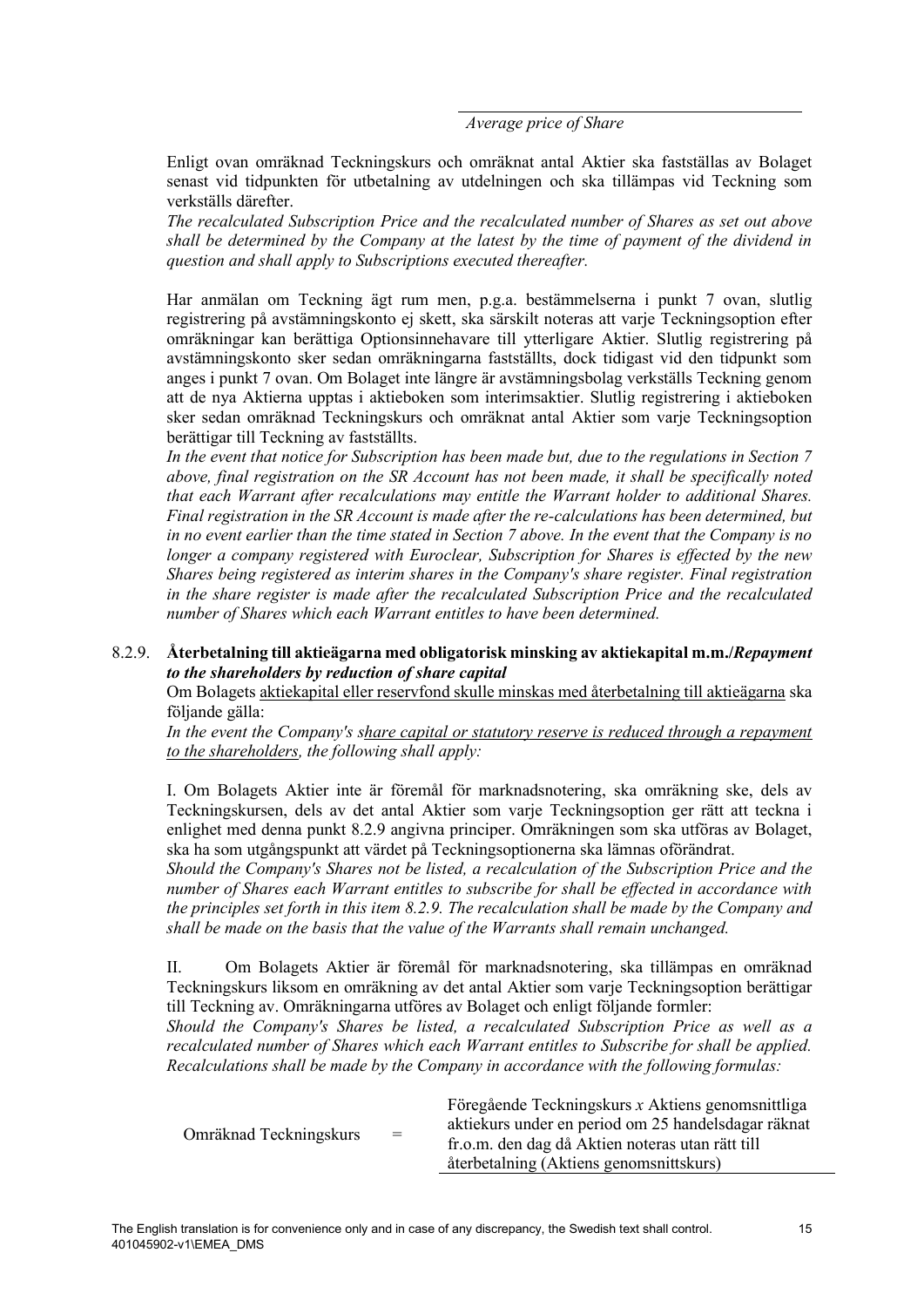|                                                                                 |  | Aktiens genomsnittskurs ökad med det belopp som           |
|---------------------------------------------------------------------------------|--|-----------------------------------------------------------|
|                                                                                 |  | återbetalas per Aktie                                     |
| Omräknat antal Aktier                                                           |  | Föregående antal Aktier som varje Teckningsoption         |
| som varje                                                                       |  | berättigar till Teckning av $x$ (Aktiens                  |
| Teckningsoption                                                                 |  | genomsnittskurs ökad med det belopp som                   |
| berättigar till Teckning                                                        |  | återbetalas per Aktie)                                    |
| av                                                                              |  | Aktiens genomsnittskurs                                   |
| <b>Recalculated Subscription</b><br>Price                                       |  | Previous Subscription Price x the average share price     |
|                                                                                 |  | of the Share during a period of 25 trading days           |
|                                                                                 |  | calculated from the day of which the Share is quoted      |
|                                                                                 |  | without any right to participate in the distribution (the |
|                                                                                 |  | average price of Share)                                   |
|                                                                                 |  | Average price of Share increased by the amount repaid     |
|                                                                                 |  | per Share                                                 |
| Recalculated number of<br>Shares that each Warrant<br>entitles to Subscribe for |  | Previous number of Shares that the Warrant entitles       |
|                                                                                 |  | to Subscribe for x (the average price of Share            |
|                                                                                 |  | increased by the amount repaid per Share)                 |
|                                                                                 |  | Average price of Share                                    |
|                                                                                 |  |                                                           |

Aktiens genomsnittskurs beräknas i enlighet med vad som angivits i moment [8.2.4](#page-6-0) ovan. *The average price of Share is calculated in accordance with the provisions set forth in subsection [8.2.4](#page-6-0) above.*

Vid omräkning enligt ovan och där minskningen sker genom inlösen av Aktier, ska istället för det faktiska belopp som återbetalas per Aktie ett beräknat återbetalningsbelopp användas enligt följande:

*When re-calculating in accordance with the above and in the event that reduction is effected through redemption of shares, a repayment amount according to the calculation below shall be used instead of the actual amount that will be repaid per Share according to the following:*

| Beräknat återbetalningsbelopp<br>per Aktie |     | Det faktiska belopp som återbetalas på inlöst Aktie<br>minskat med Aktiens genomsnittliga aktiekurs<br>under en period om 25 handelsdagar närmast före<br>den dag då Aktien noteras utan rätt till deltagande<br>minskningen (Aktiens genomsnittskurs)                                                                                                                                                                                 |
|--------------------------------------------|-----|----------------------------------------------------------------------------------------------------------------------------------------------------------------------------------------------------------------------------------------------------------------------------------------------------------------------------------------------------------------------------------------------------------------------------------------|
| Calculated repayment<br>per Share          | $=$ | Det antal Aktier i Bolaget som ligger till grund för<br>inlösen av en Aktie minskat med talet 1<br>The actual amount that has been repaid per<br>redeemed Share reduced by the average share<br>price of the Shares during a 25 day period<br>immediately prior to the day the Share is quoted<br>without the right to participate in the reduction (the<br>average price of Share)<br>The number of Shares in the Company that serves |
|                                            |     | as basis for the redemption of Shares reduced with<br>the number 1                                                                                                                                                                                                                                                                                                                                                                     |

Aktiens genomsnittskurs beräknas i enlighet med vad som angivits i moment [8.2.4](#page-6-0) ovan. *The average price of Share is calculated in accordance with the provisions set forth in subsection [8.2.4](#page-6-0) above.*

Enligt ovan omräknad Teckningskurs och omräknat antal Aktier ska fastställas av Bolaget två Bankdagar efter utgången av den angivna perioden om 25 handelsdagar och ska tillämpas vid Teckning, som verkställs därefter.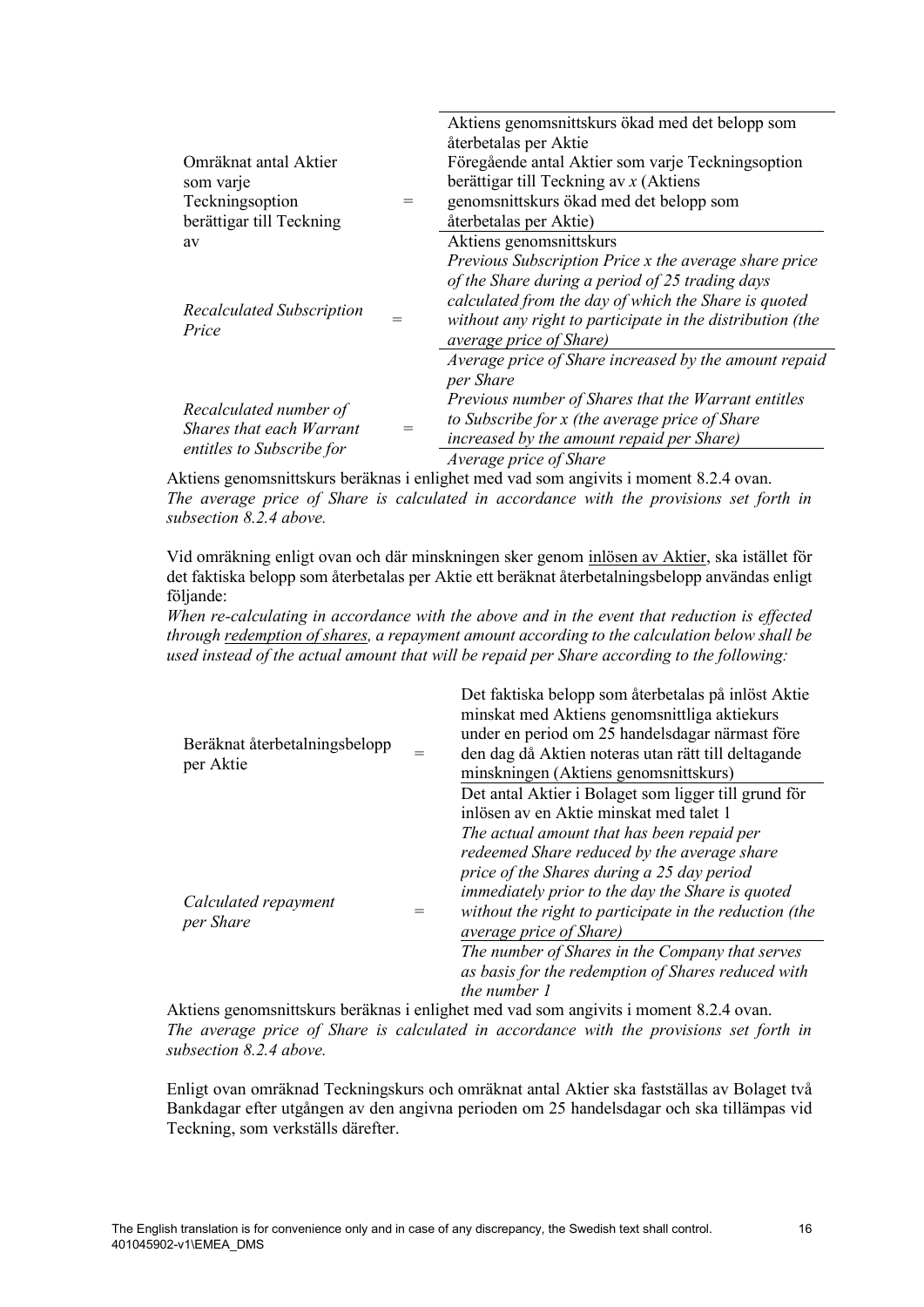*The recalculated Subscription Price and recalculated number of Shares as set out above shall*  be determined by the Company two Business Days after the expiration of the stated period of *25 trading days, and shall apply to Subscriptions made after such time.*

Teckning verkställs ej under tiden från minskningsbeslutet t.o.m. den dag då den omräknade Teckningskursen och det omräknade antalet Aktier fastställts enligt vad ovan sagts.

*Subscriptions shall not be executed during the period commencing with the adoption of the resolution to reduce the share capital up to and including the day on which the recalculated Subscription Price and recalculated number of Shares is determined.*

## 8.2.10. **Återköp av egna aktier m.m./***Repurchase of shares etc.*

Om Bolaget – utan att fråga är om minskning av aktiekapital – skulle genomföra återköp av egna Aktier men där, enligt Bolagets bedömning, sådan åtgärd med hänsyn till dess tekniska utformning och ekonomiska effekter, är att jämställa med minskning som är obligatorisk, ska omräkning av Teckningskursen och antal Aktier som varje Teckningsoption berättigar till Teckning av ske med tillämpning av så långt möjligt av de principer som anges ovan i moment [8.2.9.](#page-14-0)

*In the event the Company – without reducing the share capital – should carry out a repurchase of its own shares, but where the measure due to its technical structure and financial effects, is equivalent to a reduction, the recalculation of the Subscription Price as well as of the number of Shares that each Warrant entitles to Subscription of shall be made by applying, to the extent possible, the principles set forth in subsection [8.2.9.](#page-14-0)*

### <span id="page-16-0"></span>8.2.11. **Byte av aktiekapitalsvaluta/***Change of the currency of share capital*

Genomför bolaget byte av aktiekapitalsvaluta, innebärande att Bolagets aktiekapital ska vara bestämt i annan valuta än svenska kronor, ska Teckningskursen omräknas till samma valuta som aktiekapitalet är bestämt i samt därvid avrundas till två decimaler. Sådan valutaomräkning ska ske med tillämpning av den växelkurs som använts för omräkning av aktiekapitalet vid valutabytet.

*In the event the Company carries out a change of the currency of its share capital resulting in that the share capital of the Company shall be determined in a currency other than SEK, the Subscription Price shall be recalculated into the same currency as the currency of the share capital and be rounded off to two decimals. Such recalculation of the currency shall be made with application of the exchange rate which has been used when re-calculating the currency of the share capital.*

Enligt ovan omräknad Teckningskurs fastställs av Bolaget och ska tillämpas vid Teckning som verkställs från och med den dag som bytet av aktiekapitalsvaluta får verkan.

*The recalculated Subscription Price in accordance with above shall be determined by the Company and shall be applied on Subscriptions which are effected as from the day the currency change of the share capital became effective.*

## <span id="page-16-1"></span>8.2.12. **Skälig omräkning/***Reasonable recalculation*

Genomför Bolaget åtgärd som avses i momenten [8.2.2](#page-5-1) - [8.2.6](#page-10-0) eller momenten [8.2.8](#page-13-0) - [8.2.11](#page-16-0) ovan eller annan liknande åtgärd med liknande effekt och skulle, enligt Bolagets bedömning, tillämpning av härför avsedd omräkningsformel, med hänsyn till åtgärdens tekniska utformning eller av annat skäl, ej kunna ske eller leda till att den ekonomiska kompensation som Teckningsoptionshavarna erhåller i förhållande till aktieägarna inte är skälig, ska Bolaget genomföra omräkningarna av Teckningskursen och av antalet Aktier som varje Teckningsoption berättigar till Teckning av i syfte att omräkningarna leder till ett skäligt resultat.

*In the event that the Company carries out measures set forth in subsections [8.2.2-](#page-5-1) [8.2.6](#page-10-0) or subsections [8.2.8-](#page-13-0) [8.2.11](#page-16-0) above or other similar measure with similar effect and, if, according to the Company's opinion, the application of the intended re-calculation formula with regard to the technical structure or for another reason, may not be possible or result that the economic*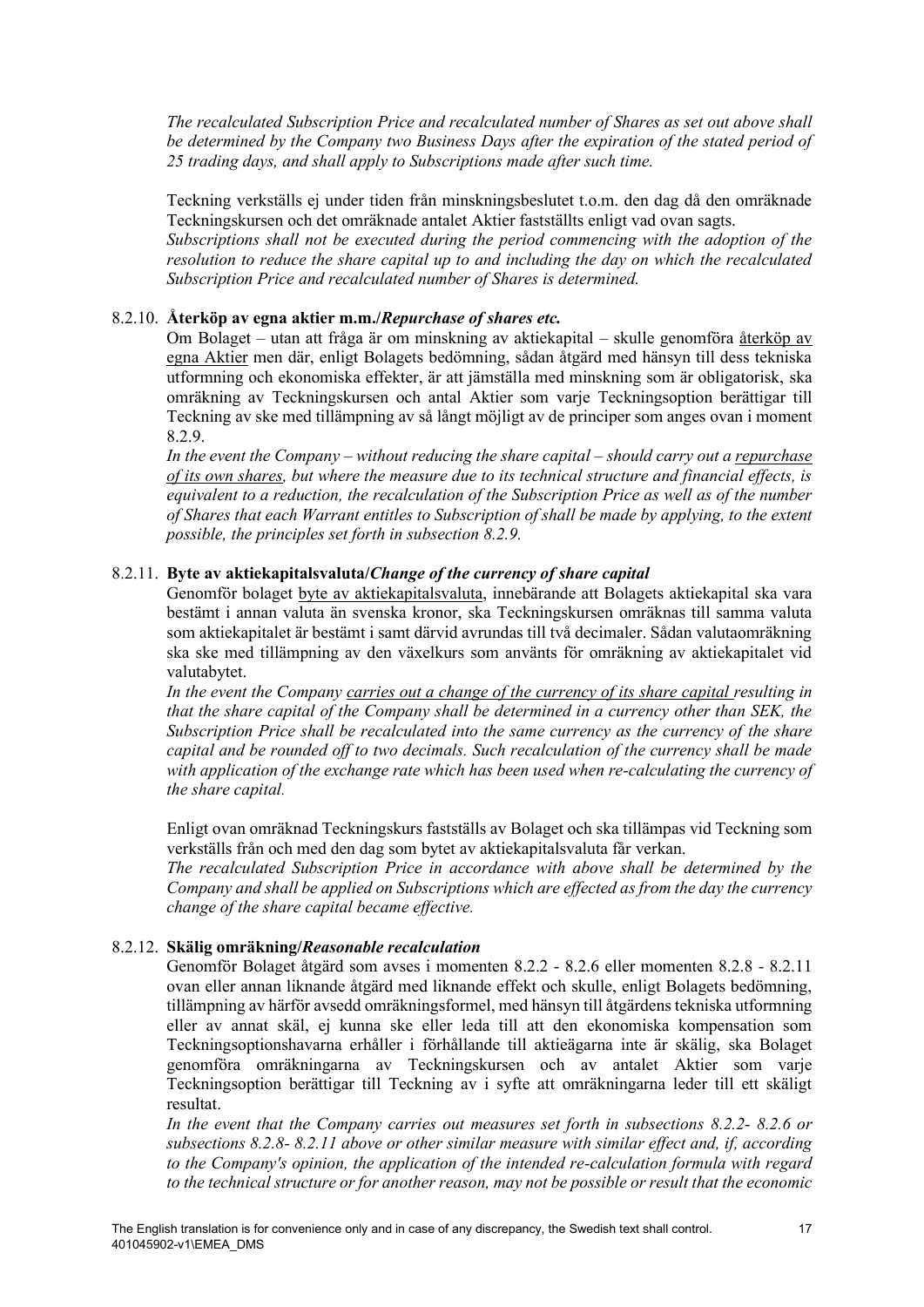*compensation the Warrant Holders shall receive becoming unreasonable in relation to that of the shareholders, the Company shall make the re-calculation of the Subscription Price as well as the number of Shares that each Warrant entitles to Subscribe for, for the purpose of the recalculation leading to a reasonable result.*

# 8.2.13. **Avrundning/***Rounding*

Vid omräkning enligt ovan ska Teckningskursen avrundas till helt tiotal öre, varvid fem öre ska avrundas uppåt, och antalet Aktier avrundas till två decimaler. Endast hela Aktier kan tecknas. För det fall Teckningskursen är bestämd i annan valuta än svenska kronor ska, vid omräkningar enligt ovan, Teckningskursen istället avrundas till två decimaler.

*In conjunction with recalculations in accordance with the above, the Subscription Price shall be rounded to the nearest SEK 0.10, whereupon SEK 0.05 shall be rounded upwards and the number of Shares rounded off to two decimals. Only whole Shares may be Subscribed for. In the event that the Subscription Price is determined in another currency than SEK, the Subscription Price shall, upon recalculation in accordance with the above, be rounded off to two decimals.*

# <span id="page-17-0"></span>8.2.14. **Likvidation/***Liquidation*

Beslutas att Bolaget ska träda i likvidation enligt 25 kap. aktiebolagslagen får, oavsett likvidationsgrunden, anmälan om Teckning ej därefter ske. Rätten att göra anmälan om Teckning upphör i och med bolagsstämmans likvidationsbeslut, oavsett sålunda att detta ej må ha vunnit laga kraft.

*In the event it is resolved that the Company shall enter into liquidation according to Ch. 25 of the Companies Act, notice for Subscription may not thereafter be made, regardless of the reasons for liquidation. The right to make notice for Subscription shall terminate upon the resolution to place the Company in liquidation regardless of whether such resolution has entered into effect.*

Senast två månader innan bolagsstämman tar ställning till fråga om Bolaget ska träda i frivillig likvidation enligt 25 kap. 1 § aktiebolagslagen, ska Teckningsoptionshavarna genom meddelande enligt punkt 11 nedan underrättas om den avsedda likvidationen. I meddelandet ska intagas en erinran om att anmälan om Teckning ej får ske, sedan bolagsstämman fattat beslut om likvidation.

*No later than two months prior to the determination by the shareholders' meeting as to whether the Company shall be placed into voluntary liquidation according to Ch. 25, section 1 of the Companies Act, notice shall be given to the Warrant Holders in accordance with Section 11 below in respect of the intended liquidation. The notice shall state that notice of Subscription may not be made following the adoption of a resolution by the shareholders' meeting to place the Company in liquidation.*

Skulle Bolaget lämna meddelande om avsedd likvidation enligt ovan, ska Teckningsoptionshavare – oavsett vad som i punkt 4 ovan sägs om tidigaste tidpunkt för anmälan om Teckning – äga rätt att göra anmälan om Teckning från den dag då meddelandet lämnats, förutsatt att Teckning kan verkställas senast på tionde kalenderdagen före den bolagsstämma vid vilken frågan om Bolagets likvidation ska behandlas.

*In the event the Company gives notice of an intended liquidation in accordance with the above, each Warrant holder – irrespective of what is set forth in Section 4 regarding the earliest time at which notice for Subscriptions may be made – shall be entitled to make a notice for Subscription from the day on which the notice is given, provided it is possible to effect Subscription not later than the tenth calendar day prior to the shareholders' meeting at which the issue of the Company's liquidation shall be addressed.*

## <span id="page-17-1"></span>8.2.15. **Fusion och delning/***Merger and de-merger*

Skulle bolagsstämman, enligt 23 kap. 15 § aktiebolagslagen, godkänna fusionsplan varigenom Bolaget ska uppgå i annat bolag, eller om bolagsstämman, enligt 24 kap. 17 § aktiebolagslagen,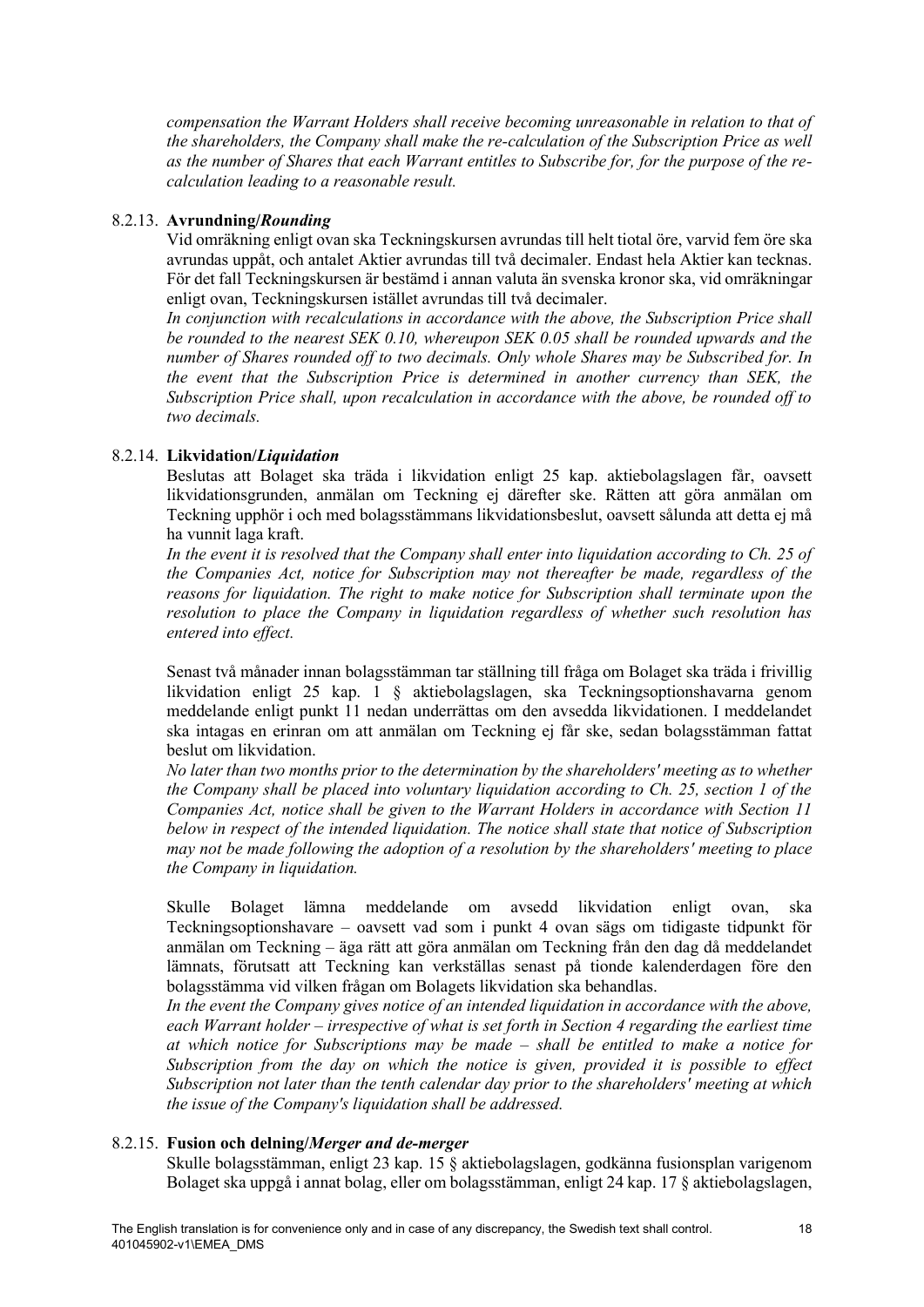skulle godkänna delningsplan varigenom Bolaget ska upplösas utan likvidation, får anmälan om Teckning därefter ej ske.

*In the event the shareholders' meeting approves a merger plan, in accordance with Ch. 23, section 15 of the Companies Act, pursuant to which the Company is to be merged into another company, or in the event the shareholders' meeting approves a demerger plan, in accordance with Ch. 24, section 17 of the Companies Act, pursuant to which the Company will be dissolved without liquidation, notice for Subscription may not thereafter be made.*

Senast två månader innan Bolaget tar slutlig ställning till frågan om fusion eller delning enligt ovan, ska Teckningsoptionshavarna genom meddelande enligt punkt 12 nedan underrättas om fusions- eller delningsavsikten. I meddelandet ska en redogörelse lämnas för det huvudsakliga innehållet i den avsedda fusionsplanen eller delningsplanen samt ska Teckningsoptionshavarna erinras om att anmälan om Teckning ej får ske, sedan slutligt beslut fattats om fusion eller delning.

*No later than two months prior to final determination by the Company in respect of a merger or demerger as set forth above, notice shall be given to Warrant holders in accordance with Section 12 below of the intended merger or demerger. The notice shall set forth the principal contents of the intended merger plan or demerger plan and each Warrant holder shall be notified that Subscription may not be made following a final decision regarding the merger or demerger.*

Om Bolaget lämnar meddelande om planerad fusion eller delning enligt ovan, ska Teckningsoptionshavare – oavsett vad som i punkt 4 ovan sägs om tidigaste tidpunkt för anmälan om Teckning – äga rätt att påkalla Teckning från den dag då meddelandet lämnats om fusions- eller delningsavsikten, förutsatt att Teckning kan verkställas senast på tionde kalenderdagen före den bolagsstämma vid vilken fusionsplanen eller delningsplanen ska godkännas.

*In the event the Company gives notice regarding a intended merger or demerger in accordance with the above, each Warrant holder – irrespective of what is set forth in Section 4 above regarding the earliest time at which notice for Subscription may be made – shall be entitled to make a notice for Subscription from the date on which notice is given, provided it is possible to effect Subscription not later than the tenth calendar day prior to the shareholders' meeting at which the merger plan or demerger plan is to be approved.*

#### <span id="page-18-0"></span>8.2.16. **Förenklad fusion och tvångsinlösen/***Simplified merger and buy out procedure*

Upprättar Bolagets styrelse en fusionsplan enligt 23 kap. 28 § aktiebolagslagen varigenom Bolaget ska uppgå i ett annat bolag eller blir Bolagets Aktier föremål för tvångsinlösenförfarande enligt 22 kap. samma lag ska följande gälla.

*In the event the Company's board of directors prepares a merger plan in accordance with Ch. 23, section 28 of the Companies Act, pursuant to which the Company is to be merged into another company or if the Company's Shares will be subject to a buy out procedure in accordance with Ch. 22 the same law, the following shall apply.* 

Äger ett svenskt aktiebolag samtliga Aktier i Bolaget, och offentliggör Bolagets styrelse sin avsikt att upprätta en fusionsplan enligt i föregående stycke angivet lagrum, ska Bolaget, för det fall att sista dag för Teckning enligt punkt 4 ovan infaller efter sådant offentliggörande, fastställa en ny sista dag för Teckning (slutdagen). Slutdagen ska infalla inom 60 dagar från offentliggörandet.

*In the event a Swedish limited liability company owns all the shares of the Company and the Company's board of directors publishes its intention to prepare a merger plan in accordance with the legislation referred to in the preceding paragraph, the Company shall, provided that the final day for notice for Subscription pursuant to Section 4 above occurs after such publication, determine a new final date for notice for Subscription (expiration date). The expiration date shall occur within 60 days of the publication.*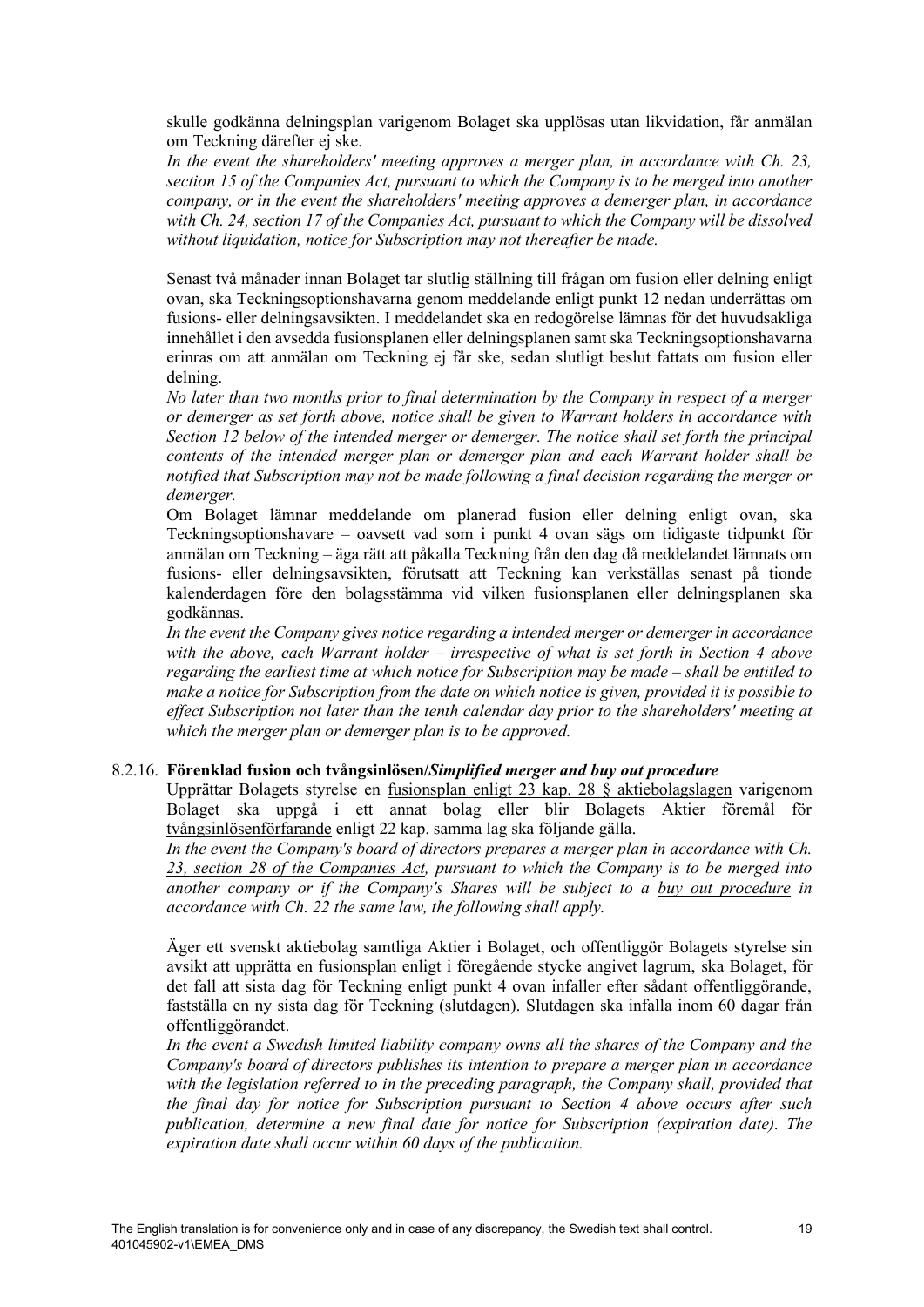Om offentliggörandet skett i enlighet med vad som anges ovan i detta moment [8.2.16,](#page-18-0) ska – oavsett vad som i punkten 4 ovan sägs om tidigaste tidpunkt för anmälan om Teckning – Teckningsoptionshavare äga rätt att göra sådan anmälan om Teckning fram till slutdagen. Bolaget ska senast tre veckor före slutdagen genom meddelande enligt punkt 11 nedan erinra Teckningsoptionshavarna om denna rätt samt att Teckning ej får ske efter slutdagen.

*If publication has been made in accordance with the above set forth in this subsection [8.2.17,](#page-19-1) each Warrant holder – irrespective of what is set forth in Section 4 above regarding the earliest time at which notice for Subscription may be made – shall be entitled to such notification to and including the expiration date. Not later than three weeks prior to the expiration date, the Company shall notify the Warrant holders, pursuant to Section 11 below, of such right and that notice for Subscription may not be made after the expiration date.*

#### <span id="page-19-1"></span>8.2.17. **Återställande av rätt att teckna aktier/***Restoration of rights*

Oavsett vad under momente[n 8.2.14,](#page-17-0) [8.2.15](#page-17-1) oc[h 8.2.16](#page-18-0) ovan sagts om att anmälan om Teckning ej får ske efter beslut om likvidation, godkännande av fusionsplan/delningsplan eller efter utgången av ny slutdag vid fusion eller delning ska rätten att göra anmälan om Teckning åter inträda för det fall att likvidationen upphör respektive fusionen eller delningen ej genomförs. *Notwithstanding the provisions set forth in subsections [8.2.14,](#page-17-0) [8.2.15](#page-17-1) and [8.2.16](#page-18-0) above stating that notice for Subscriptions may not be made following the decision of liquidation, approval of a merger plan/demerger plan or the end of a new expiration date at a merger or demerger, the right to make a notice for Subscription shall be reinstated in the event the liquidation is terminated or where the merger or demerger is not executed.*

#### 8.2.18. **Konkurs/***Bankruptcy*

För den händelse Bolaget skulle försättas i konkurs, får anmälan om Teckning ej därefter ske. Om emellertid konkursbeslutet häves av högre rätt får anmälan om Teckning återigen ske. *In the event the Company is declared bankrupt, notice for Subscription may not thereafter be made. Where, however, the bankruptcy decision is reversed by a court of higher instance, notice for Subscription may again be made.*

#### 8.2.19. **Notering/***Listing*

Vad som ovan angivits rörande notering på handelsplats ska gälla för det fall Bolagets Aktier är föremål för offentlig och organiserad handel på reglerad marknad eller annan organiserad multilateral handelsplattform. Hänvisning till handelsplats ska då avse sådan reglerad marknad eller annan multilateral handelsplattform. Vid utgivandet av Teckningsoptionerna är Aktierna noterade på Nasdaq First North Premier som vid tillfället är en multilateral handelsplattform. *What is stated above concerning quoting on a market will apply if the Company's Shares are subject to public and organized trading on a regulated market or other organized multilateral trading facility. Reference to trading then shall apply to such a regulated market or other multilateral trading facility*. *At the date of the issuance of the Warrants the Shares are listed at Nasdaq First North Premier which at that time is a multilateral trading facility.*

#### <span id="page-19-0"></span>8.2.20. **Kvotvärde/***Quota value*

Om angiven åtgärd och omräkning enligt något av momente[n 8.2.2](#page-5-1) - [8.2.12](#page-16-1) ovan skulle medföra en omräkning av Teckningskursen till ett belopp understigande aktiens kvotvärde, ska ändå aktiens kvotvärde erläggas för Aktie.

*If the measures and re-calculations stated in any of the subsections [8.2.21](#page-5-1) - [8.2.12](#page-16-1) above would result in a recalculation of the Subscription Price that would amount to a number less than the Share's quota value, the quota value shall nevertheless be paid for the Share.*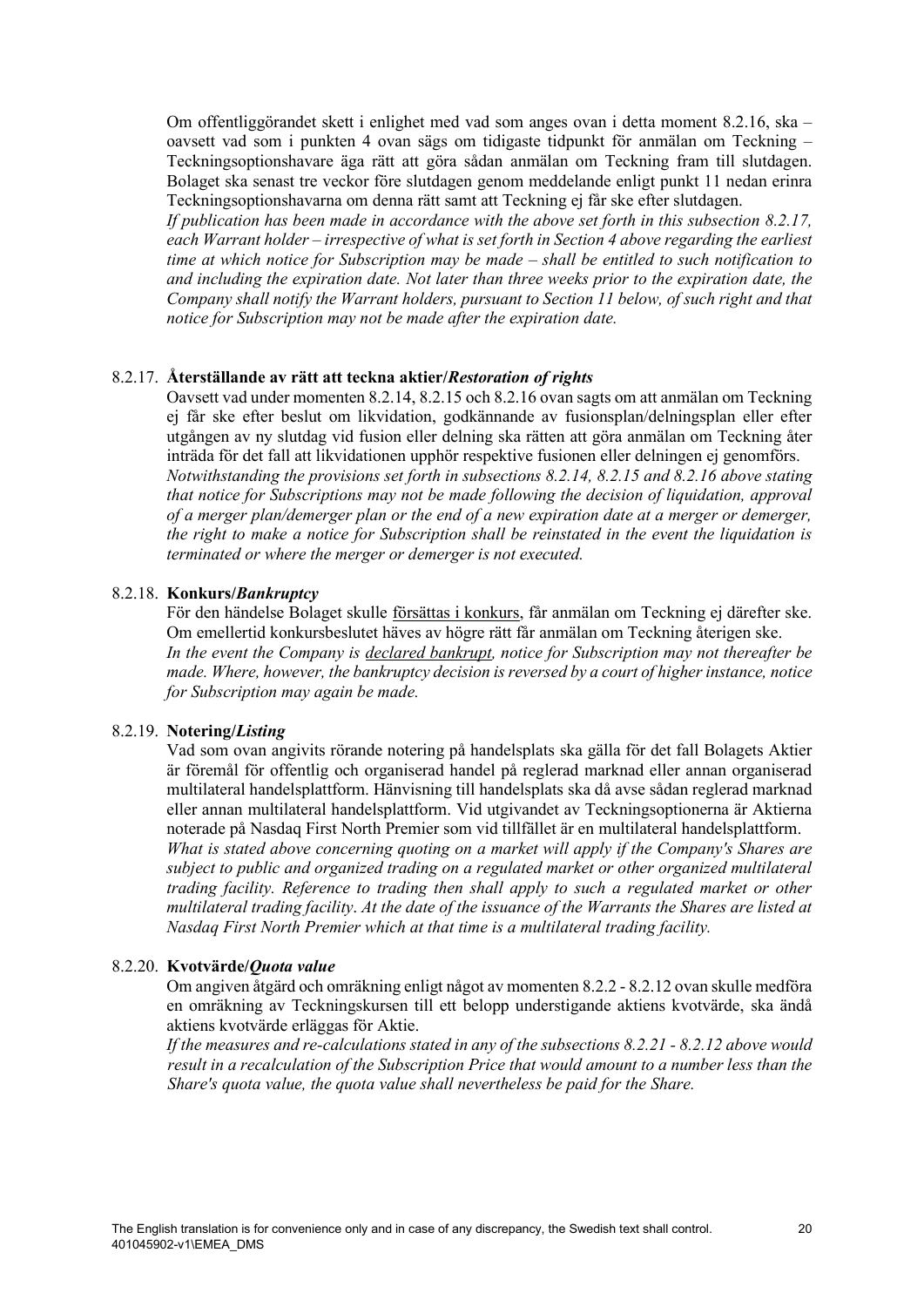# 8.2.21. **Motsvarande villkor för kupongbolag /** *Equivalent terms and conditions for companies that are not Central Securities Depository Companies*

I de fall ovan angivna omräkningsvillkor hänvisar till avstämningsdagen och Bolaget vid omräkningstillfället inte är avstämningsbolag ska istället för avstämningsdagen tillämpas jämförlig tidpunkt som används i motsvarande villkor för kupongbolag.

*In cases where the provisions concerning recalculation refer to the record date and, at the time of the recalculation, the Company is not a Central Securities Depository Company, a comparable date used in equivalent terms and conditions for companies that are not Central Securities Depository Companies shall apply instead of the record date.*

# **9 Ersättining/***Compensation*

Om det vid tillämpningen av ändringarna i punkt [8.2,](#page-5-0) inte är praktiskt eller juridiskt möjligt att tillämpa en reducerad Teckningskurs ska antalet Aktier som varje Teckningsoption berättigar Optionsinnehavaren att teckna, i ett andra steg, omräknas (dvs ökas) för att ersätta Optionsinnehavaren för den uteblivna reduceringen av Teckningskursen, dvs ökat krona för krona.

*If, in the application of the adjustments in this Clause [8.2,](#page-5-0) it is not practicable or legally possible to apply a reduced Subscription Price, the number of Shares which each Warrant entitles the Warrant holder to purchase shall, in a secondary step, be recalculated (i.e. increased) in order to compensate the Warrant holder for the non-reduction in the Subscription Price, i.e. increased krona per krona.*

## **10 Förvaltare/***Nominee*

För Teckningsoption som är förvaltarregistrerad enligt lag om värdepapperscentraler och kontoföring av finansiella instrument ska vid tillämpningen av dessa villkor förvaltaren betraktas som Optionshavare.

*If a Warrant is registered with a nominee pursuant to the Central Securities Depositories and Swedish Financial Instruments Accounts Act, such nominee shall be regarded as the Warrant holder where these terms are applied.*

# **11 Meddelanden/***Notices*

<span id="page-20-0"></span>11.1 Meddelanden rörande Teckningsoptionerna ska tillställas varje Optionshavare som skriftligen meddelat sin postadress till Bolaget.

*Notices concerning the Warrants shall be sent to each Warrant holder who has informed the Company of his/her/its mail address.*

11.2 För det fall Teckningsoptionerna är registrerade av Euroclear i ett avstämningsregister ska meddelande rörande Teckningsoptionerna, istället för vad som stadgas i punkt [11.1](#page-20-0) ovan tillställas varje registrerad Optionsinnehavare och annan rättighetshavare som är antecknad på konto i Bolagets avstämningsregister.

*In the event that the Warrants are registered with Euroclear in a, notices concerning the Warrants shall, instead of what is stated in Section [11.1](#page-20-0) above, be sent to each registered Warrant holder or other right holder who is registered in an account the Company's securities register.*

11.3 Meddelanden ska, i förekommande fall, även lämnas till marknadsplatsen och offentliggöras enligt marknadsplatsens regler. *Notices shall, if applicable, also be given to the market place and be made public in accordance with the rules applicable to such market place.*

## **12 Ändring av villkoren/***Amendments of the terms and conditions*

Styrelsen eller, i förekommande fall, bolagsstämman äger rätt att besluta om ändring av dessa villkor i den mån lagstiftning, domstolsavgörande eller myndighetsbeslut så kräver eller om det i övrigt – enligt Bolagets bedömning – av praktiska skäl är ändamålsenligt eller nödvändigt och Optionshavarnas rättigheter inte i något väsentligt avseende försämras.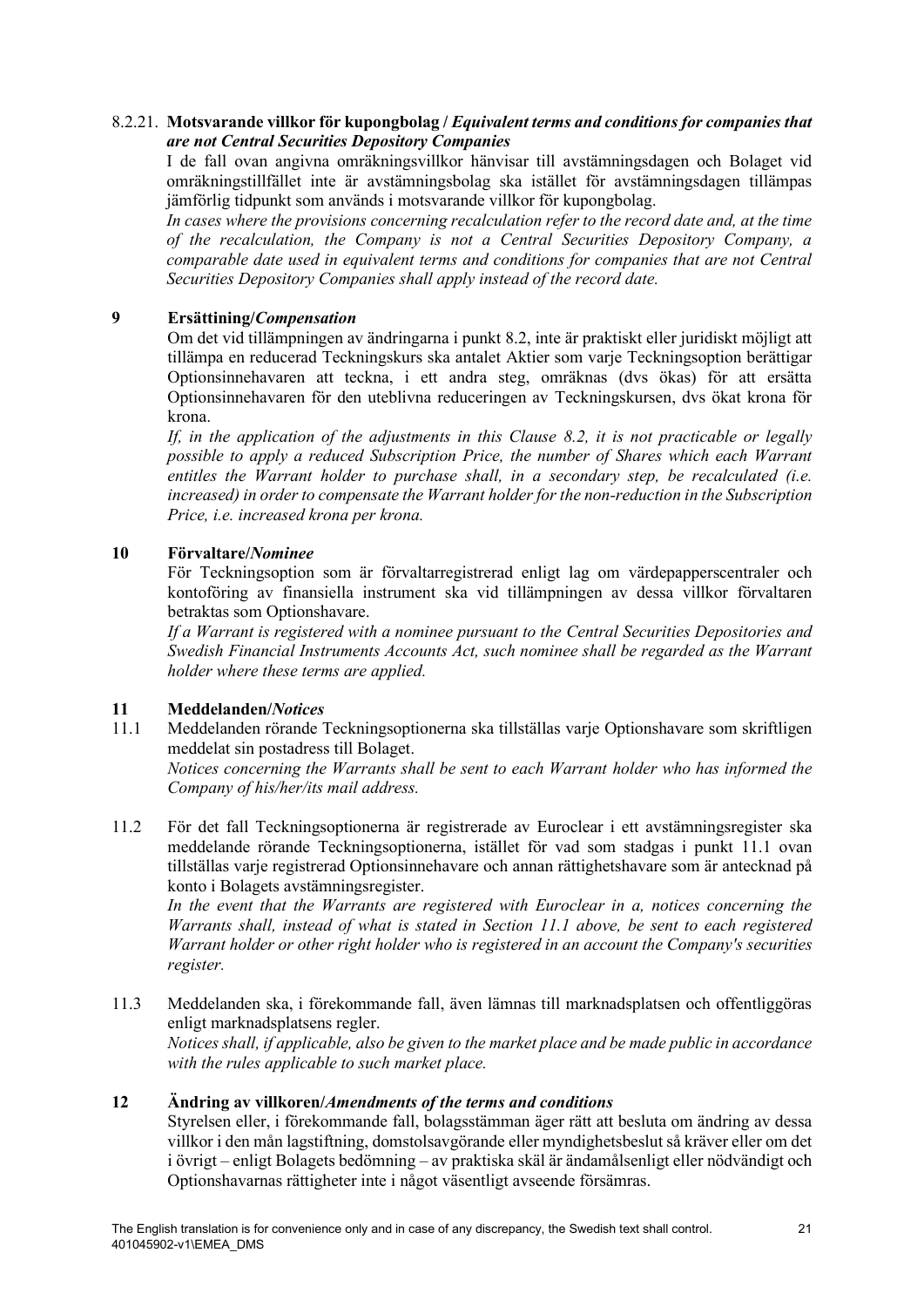*The board of directors or, if applicable, the general meeting, is entitled to amend these terms to the extent it is required by legislation, court decisions or decisions of authorities, or if there under other circumstances – according to the Company's opinion – are practical reasons that are appropriate or necessary and the Warrant holders' rights are not materially impaired.*

# **13 Sekretess/***Confidentiality*

Bolaget, Banken eller Euroclear får ej obehörigen till tredje man lämna ut uppgift om Optionsinnehavare. Bolaget äger rätt att få ut följande uppgifter från Euroclear om Optionshavares konto i Bolagets avstämningsregister: (i) Onshavares namn, personnummer eller annat identifikationsnummer samt postadress och (ii) antal Teckningsoptioner.

*The Company, the Bank or Euroclear may not without necessary authorization disclose information regarding the Warrant holders to third parties. The Company shall be entitled to the following information from Euroclear about the Warrant holder's account in the share register of the Company: (i) the Warrant holder's name, personal identity number or other identity number and address and (ii) the number of Warrants.*

# **14 Begränsning av Bolagets, Bankens och Euroclears ansvar/***Limitation of the Company's, the Bank's and the Central Register of Securities' liability*

14.1 I fråga om de på Bolaget, Banken och Euroclear ankommande åtgärderna gäller – beträffande Euroclear med betraktande av bestämmelserna i lagen om värdepapperscentraler och kontoföring av finansiella instrument – att ansvarighet inte kan göras gällande för skada som beror på svenskt eller utländskt lagbud, svensk eller utländsk myndighets åtgärd, krigshändelse, strejk, blockad, bojkott, lockout eller annan liknande omständighet. Förbehållet i fråga om strejk, blockad, bojkott och lockout gäller även om Bolaget, Banken eller Euroclear själv vidtar eller är föremål för sådan konfliktåtgärd.

*With respect to the actions incumbent on the Company, the Bank or Euroclear, none of the Company, the Bank or Euroclear – in the case of Euroclear, subject to the provisions of the Central Securities Depositories and Swedish Financial Instruments Accounts Act – shall be held liable for damage arising as a result of Swedish or foreign legislation, any action of a Swedish or foreign authority, acts of war, strikes, blockades, boycotts, lockouts, or similar circumstances. The exemption in respect of strikes, blockades, boycotts and lockouts applies also in cases where the Company, the Bank or Euroclear itself takes or is the subject of such measure or conflict.*

14.2 Bolaget, Banken eller Euroclear är inte heller skyldig att i andra fall ersätta skada som uppkommer om Bolaget, Banken eller Euroclear varit normalt aktsam. Bolaget, Banken och Euroclear är i intet fall ansvarig för indirekt skada. Härvid uppmärksammas Optionshavare på att denne ansvarar för att handlingar som Bolaget tillställts är riktiga och behörigen undertecknade samt att Bolaget underrättas om ändringar som sker beträffande lämnade uppgifter.

*Furthermore neither shall the Company, the Bank nor Euroclear shall be liable for damage arising in other cases if the Company, the Bank or Euroclear, as appropriate, has exercised normal caution. In addition, under no circumstances shall the Company, the Bank or Euroclear be held liable for any indirect damage. A Warrant holder is hereby made aware that he/she/it is responsible for that the documents sent to the Company are correct and have been duly signed and that the Company is informed of changes that are made with regard to information provided.*

14.3 Föreligger hinder för Bolaget, Banken eller Euroclear att verkställa betalning eller vidta annan åtgärd på grund av omständighet som anges i första stycket, får åtgärden uppskjutas till dess hindret har upphört. Om Bolaget till följd av en sådan omständighet är förhindrat att verkställa eller ta emot betalning ska Bolaget respektive Optionshavaren inte vara skyldig att erlägga dröjsmålsränta.

*If the Company, the Bank or Euroclear is prevented from making payment or taking any measure due to a circumstance referred to in the first paragraph, the taking of such measure*